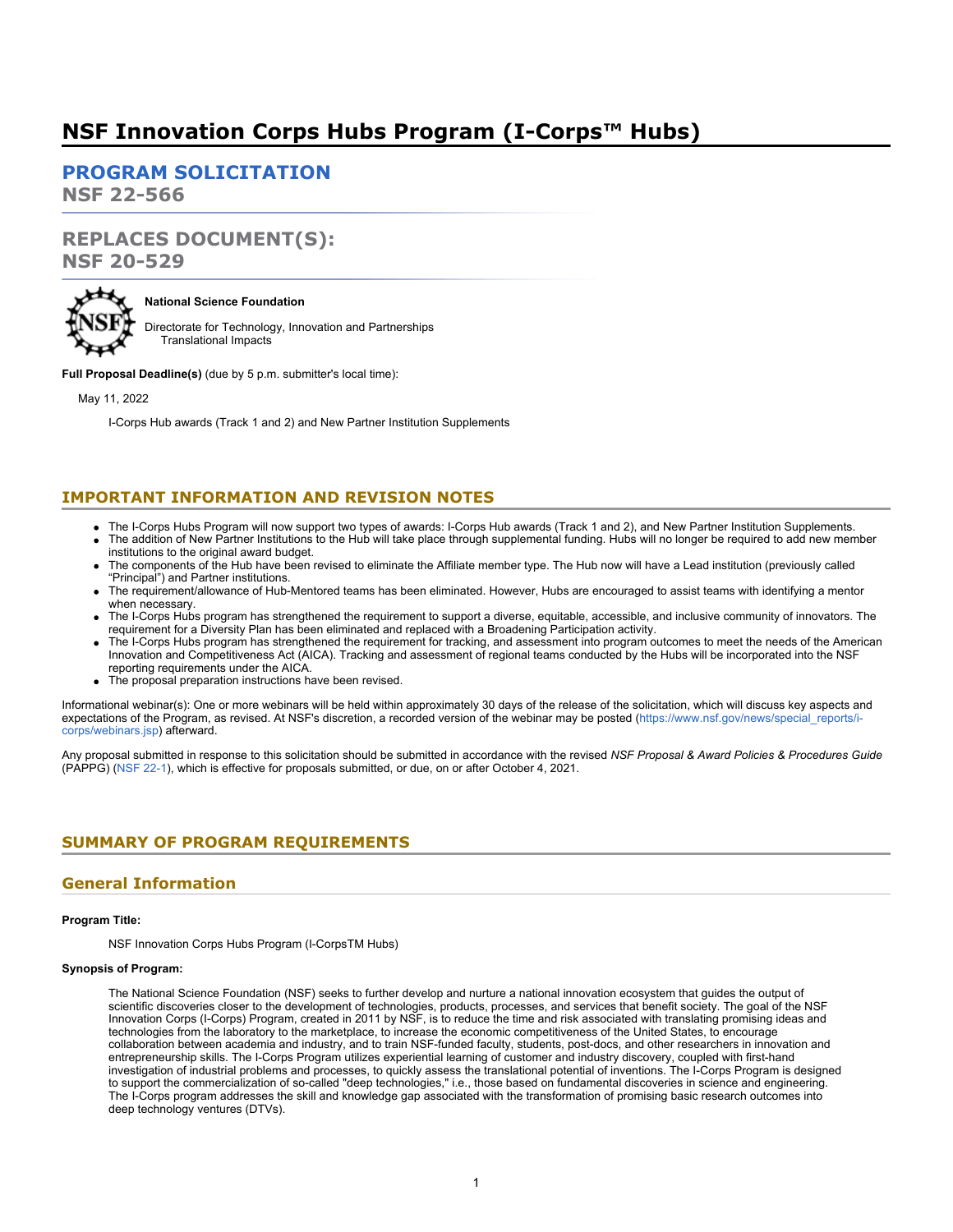In the program's initial phase, I-Corps Nodes and Sites were funded separately to serve as the backbone of the National Innovation Network (NIN). Previous solicitations for NSF I-Corps Nodes and NSF I-Corps Sites have now been archived. A solicitation for a new operational model, the I-Corps Hubs Program, was introduced in 2020 and replaced funding for Nodes and Sites. This revised I-Corps Hubs Solicitation has been informed by feedback received from the community and lessons learned over the first ten years of the I-Corps Program.

In 2017, the American Innovation and Competitiveness Act (AICA, Public Law 114-329, Sec. 601) formally authorized and directed the expansion of the NSF I-Corps Program. Through this solicitation, NSF seeks to continue to evolve the current structure, in which NSF I-Corps Teams, Nodes, and Sites are funded through separate programs, toward a more integrated operational model capable of sustained operation at the scope and scale required to support the expansion of the NSF I-Corps Program as directed by AICA. In this more integrated model, I-Corps Hubs, comprising a Lead and initially seven Partner institutions, form the operational backbone of the NIN. Each Hub is funded through a single award, and the term "Hub" refers to a consortium of institutions identified in a proposal responding to this solicitation, including the Lead and Partner institutions.

The I-Corps Hubs Program will support proposals from former Nodes and Sites (Track 1) and institutions new to I-Corps (Track 2).

I-Corps Hubs are consortia of institutions of higher education spanning distinct geographic regions with common goals and challenges to collaborate to provide entrepreneurial training to members of the scientific community (students, postdocs, faculty, and other researchers). These collaborating institutions participate in a *Hub* to achieve operational excellence and to facilitate interactions with stakeholders in their entrepreneurial and innovation ecosystem. Each Hub has a Lead institution to oversee operational management of the consortium and seven initial Partner institutions that contribute to the success of the Hub objectives, activities, and expected outcomes. A Lead institution may be a current or former I-Corps Node or Site (Track 1), or they may be entirely new to the I-Corps program (Track 2).

Hubs are required to add at least one New Partner Institution (NPI) annually. NPIs are institutions of higher education that seek to join an existing Hub. Funding for NPIs will be provided through supplemental funding. NPIs are expected to collaborate with the Hub and demonstrate that the proposed activities of the NPI are coordinated with the Hub's objectives and expected outcomes.

It is expected that a process for **Hub Renewals** will be announced at a later date and may provide up to five additional years of funding for existing Hubs that are able to demonstrate their regional and national impact on the innovation ecosystem.

#### **Cognizant Program Officer(s):**

*Please note that the following information is current at the time of publishing. See program website for any updates to the points of contact.*

Ruth Shuman, Program Director, National Science Foundation, telephone: (703) 292-2160, email: [rshuman@nsf.gov](mailto:rshuman@nsf.gov)

### **Applicable Catalog of Federal Domestic Assistance (CFDA) Number(s):**

- 47.041 --- Engineering
- 47.049 --- Mathematical and Physical Sciences
- 47.050 --- Geosciences
- 47.070 --- Computer and Information Science and Engineering
- 47.074 --- Biological Sciences
- 47.075 --- Social Behavioral and Economic Sciences
- 47.076 --- Education and Human Resources
- 47.079 --- Office of International Science and Engineering
- 47.083 --- Office of Integrative Activities (OIA)
- 47.084 --- NSF Technology, Innovation and Partnerships

# **Award Information**

#### **Anticipated Type of Award:** Cooperative Agreement

#### **Estimated Number of Awards:** 3 to 4

Up to 4 I-Corps Hubs will be awarded under this solicitation.

#### **Anticipated Funding Amount:** \$45,000,000 to \$60,000,000

NSF I-Corps Hub awardees will be supported at a level of up to \$3,000,000 per year for up to five years. All funds are awarded to the Lead institution; Partner institutions receive funding as subawardees.

Estimated program budget, number of awards and average award size/duration are subject to the availability of funds.

**PLEASE NOTE:** NSF I-Corps Hub proposals must be submitted by a single Lead institution, with Partners listed as subawardees in the budget. *Separately submitted collaborative proposals submitted in response to this solicitation will be returned without review.*

# **Eligibility Information**

#### **Who May Submit Proposals:**

Proposals may only be submitted by the following:

Institutions of Higher Education (IHEs) - Two- and four-year IHEs (including community colleges) accredited in, and having a campus located in the US, acting on behalf of their faculty members. Special Instructions for International Branch Campuses of US IHEs: If the proposal includes funding to be provided to an international branch campus of a US institution of higher education (including through use of subawards and consultant arrangements), the proposer must explain the benefit(s) to the project of performance at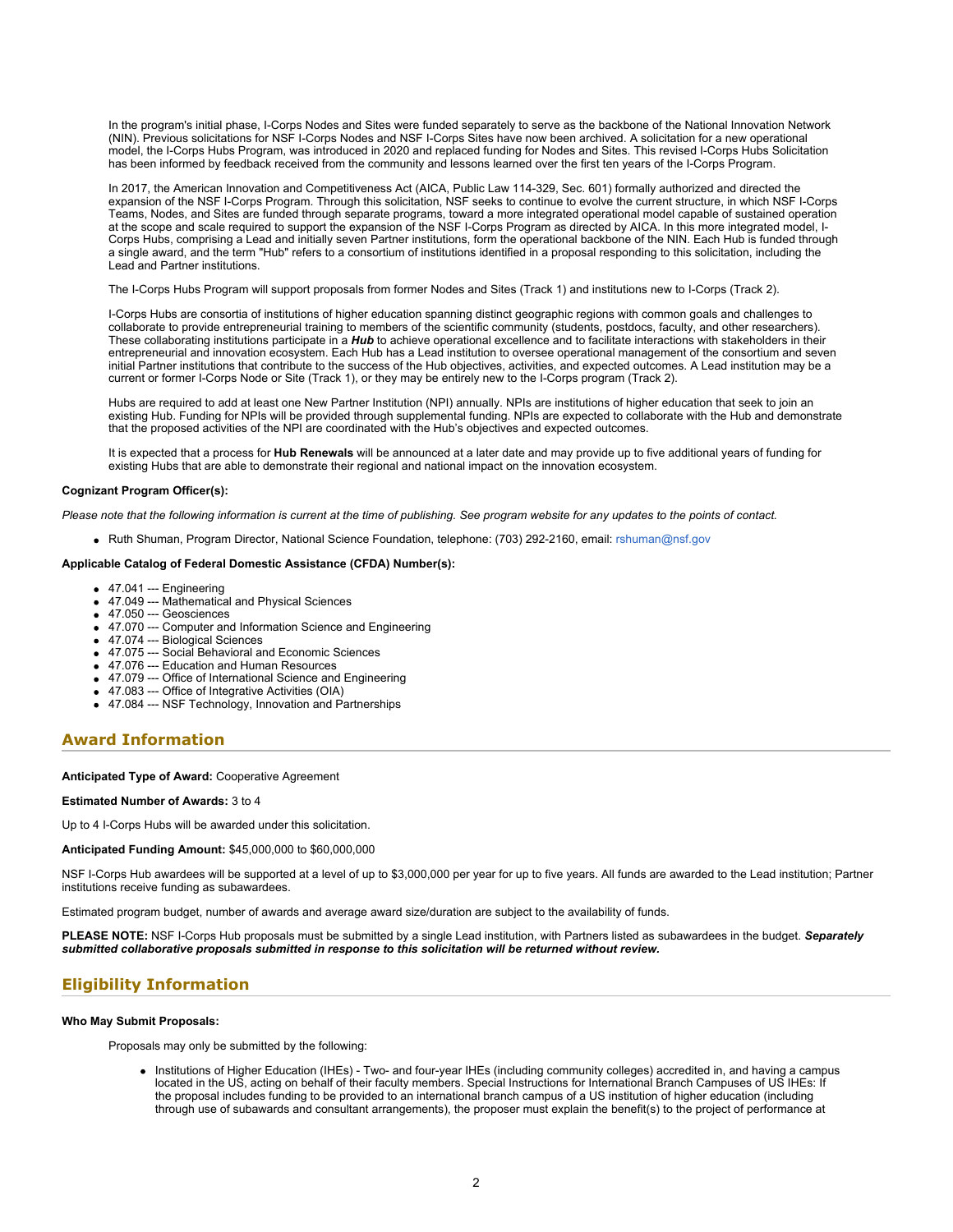the international branch campus, and justify why the project activities cannot be performed at the US campus.

### **Who May Serve as PI:**

The PI must be in a senior academic administrative role, at the level of Dean or higher, at the Lead (defined in Section II: Program Description) institution.

Each Partner (defined in Section II: Program Description) institution must identify a senior academic administrator at the level of Dean or higher to be included as Senior Personnel.

### **Limit on Number of Proposals per Organization:** 1

Organizations only may be a participant (Lead or Partner) in one proposal per deadline identified in this solicitation.

New Partner Institutions may only be named in one such supplemental funding request per deadline.

#### **Limit on Number of Proposals per PI or co-PI:** 1

An Individual may be PI, co-PI, or Senior Personnel of only one NSF I-Corps Hub proposal per deadline identified in this solicitation.

# **Proposal Preparation and Submission Instructions**

### **A. Proposal Preparation Instructions**

- **Letters of Intent:** Not required
- **Preliminary Proposal Submission:** Not required
- **Full Proposals:**
	- Full Proposals submitted via FastLane: *NSF Proposal and Award Policies and Procedures Guide* (PAPPG) guidelines apply. The complete
	- text of the PAPPG is available electronically on the NSF website at: [https://www.nsf.gov/publications/pub\\_summ.jsp?ods\\_key=pappg](https://www.nsf.gov/publications/pub_summ.jsp?ods_key=pappg). Full Proposals submitted via Research.gov: *NSF Proposal and Award Policies and Procedures Guide* (PAPPG) guidelines apply. The
	- complete text of the PAPPG is available electronically on the NSF website at: [https://www.nsf.gov/publications/pub\\_summ.jsp?](https://www.nsf.gov/publications/pub_summ.jsp?ods_key=pappg) [ods\\_key=pappg.](https://www.nsf.gov/publications/pub_summ.jsp?ods_key=pappg)
	- Full Proposals submitted via Grants.gov: *NSF Grants.gov Application Guide: A Guide for the Preparation and Submission of NSF Applications via Grants.gov* guidelines apply (Note: The *NSF Grants.gov Application Guide* is available on the Grants.gov website and on the NSF website at: [https://www.nsf.gov/publications/pub\\_summ.jsp?ods\\_key=grantsgovguide](https://www.nsf.gov/publications/pub_summ.jsp?ods_key=grantsgovguide)).

### **B. Budgetary Information**

#### **Cost Sharing Requirements:**

Inclusion of voluntary committed cost sharing is prohibited.

**Indirect Cost (F&A) Limitations:**

Not Applicable

**Other Budgetary Limitations:**

Other budgetary limitations apply. Please see the full text of this solicitation for further information.

# **C. Due Dates**

**Full Proposal Deadline(s)** (due by 5 p.m. submitter's local time):

## May 11, 2022

I-Corps Hub awards (Track 1 and 2) and New Partner Institution Supplements

# **Proposal Review Information Criteria**

#### **Merit Review Criteria:**

National Science Board approved criteria. Additional merit review criteria apply. Please see the full text of this solicitation for further information.

# **Award Administration Information**

## **Award Conditions:**

Additional award conditions apply. Please see the full text of this solicitation for further information.

## **Reporting Requirements:**

Additional reporting requirements apply. Please see the full text of this solicitation for further information.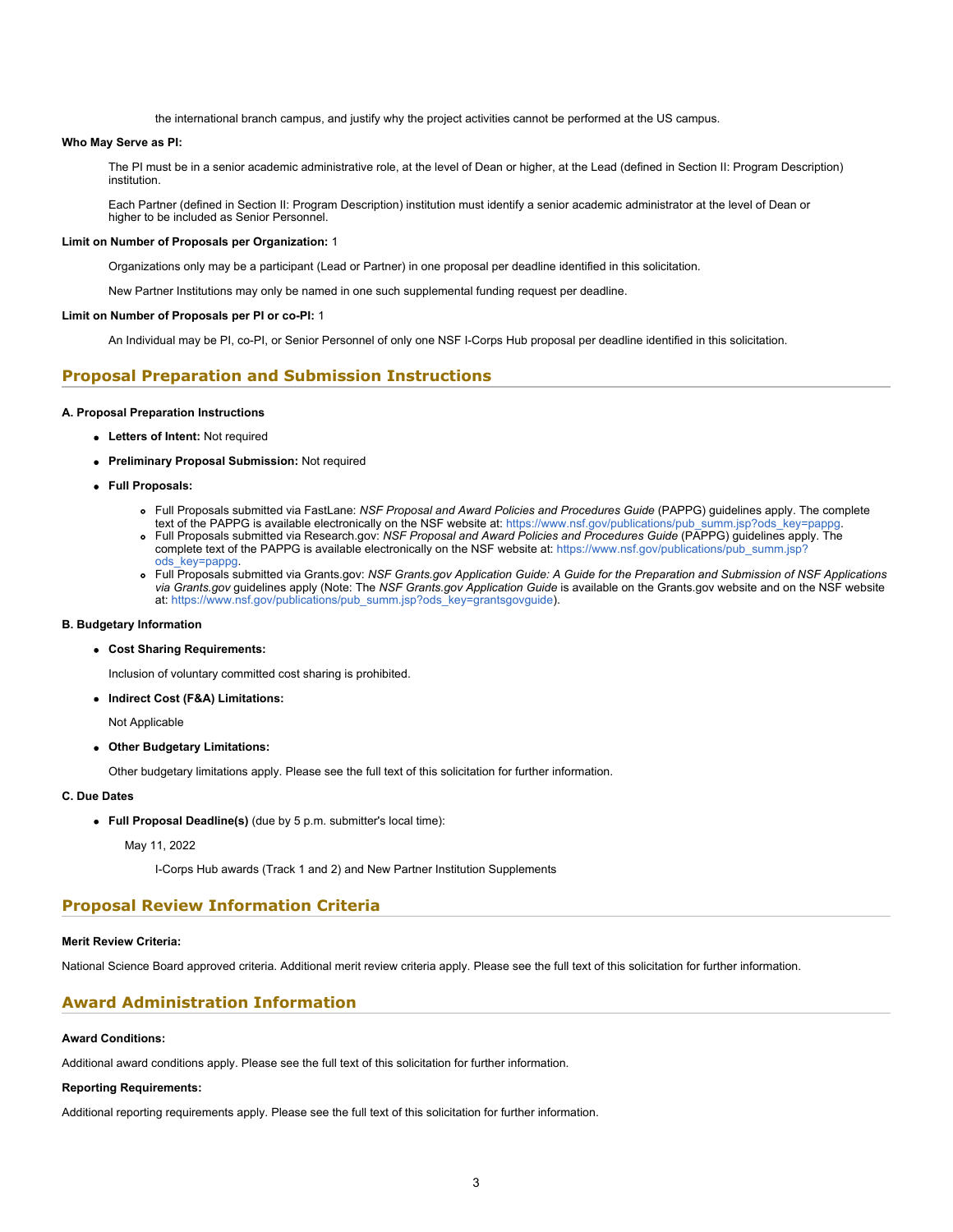# <span id="page-3-0"></span>**TABLE OF CONTENTS**

#### **[Summary of Program Requirements](#page-0-0)**

- I. **[Introduction](#page-3-1)**
- II. **[Program Description](#page-3-2)**
- III. **[Award Information](#page-6-0)**
- IV. **[Eligibility Information](#page-6-1)**
- V. **[Proposal Preparation and Submission Instructions](#page-6-2)**
	- A. [Proposal Preparation Instructions](#page-6-2)
		- B. [Budgetary Information](#page-10-0)
		- C. [Due Dates](#page-10-1)
- D. [FastLane/Research.gov/Grants.gov Requirements](#page-10-2)
- VI. **[NSF Proposal Processing and Review Procedures](#page-10-3)**
	- A. [Merit Review Principles and Criteria](#page-11-0)
	- B. [Review and Selection Process](#page-12-0)
- VII. **[Award Administration Information](#page-12-1)**
	- A. [Notification of the Award](#page-12-2)
	- B. [Award Conditions](#page-12-3)
	- C. [Reporting Requirements](#page-13-0)
- VIII. **[Agency Contacts](#page-14-0)**
- IX. **[Other Information](#page-14-1)**

# <span id="page-3-1"></span>**I. INTRODUCTION**

NSF seeks to develop and nurture a national innovation ecosystem built upon fundamental research that guides the output of scientific and engineering discoveries closer to the development of technologies, products, processes, and services that benefit society. The goal of the NSF Innovation Corps (I-Corps) Program is to use experiential education to help researchers reduce the time necessary to translate a promising idea from the laboratory bench to widespread implementation. In addition to accelerating technology translation, the I-Corps program seeks to reduce the risk associated with technology development conducted without insight into industry/customer requirements and challenges.

Through this solicitation, NSF seeks to create the structure required to support the expansion of the NSF I-Corps Program throughout the community of NSFfunded and other researchers, local and regional entrepreneurial communities, other federal agencies, and national laboratories. The resulting National Innovation Network (NIN; [https://www.nsf.gov/news/special\\_reports/i-corps/network.jsp](https://www.nsf.gov/news/special_reports/i-corps/network.jsp)) will work collaboratively to create and sustain a national innovation ecosystem. The NIN is expected to be diverse, equitable, inclusive, and accessible in all aspects, including research areas, personnel, institutions, tools, programs, capabilities, and geographic locations – providing the network with the flexibility to grow or reconfigure as needs arise.

#### **Definitions:**

For the purposes of this solicitation, the following definitions apply:

*National Innovation Network* – The National Innovation Network is designed to be a tightly connected, highly functional organization of I-Corps Hubs, Nodes and Sites spanning the nation. Currently, Hubs, Nodes and Sites implement the Regional I-Corps Training programs in the research community. Hubs are consortia of eight institutions initially, while Nodes are comprising several universities responsible for providing Regional I-Corps training, and Sites are single universities providing I-Corps training and internal institutional support to scientists and engineers. Together, they form a network of institutions to help researchers translate fundamental research to the marketplace.

*I-Corps Hub* – A consortium of institutions clustered in a distinct geographical region not already covered by an existing I-Corps Hub initially comprising a Lead institution and seven Partner institutions that operate collaboratively to provide Regional I-Corps training.

*Regional I-Corps Training Programs* – I-Corps short courses provided by I-Corps Hubs, Nodes, and Sites that serve as an entry point for participants to explore entrepreneurship and the market potential of their research innovation.

*National I-Corps Training Program* – An intense, seven-week entrepreneurial training program provided by NSF aimed at NSF-funded and other researchers to explore the market potential and reduce the risk of translating promising technologies in science and engineering.

*Hub Council* – A coordinating body that is comprising one representative from each Hub. This group works to coordinate and manage activities between Hubs, share best practices and challenges, and provide oversight to the I-Corps Curriculum Committee and review of entrepreneurial research.

*Curriculum Committee* – The NSF I-Corps curriculum is built on a customized, accelerated version of Stanford University's Lean LaunchPad course with additional elements designed just for I-Corps grantees. The Curriculum Committee reviews both Regional and National I-Corps course materials and make recommendations for changes to the Hub Council and NSF.

# <span id="page-3-2"></span>**II. PROGRAM DESCRIPTION**

## **A. Vision of the I-Corps Program**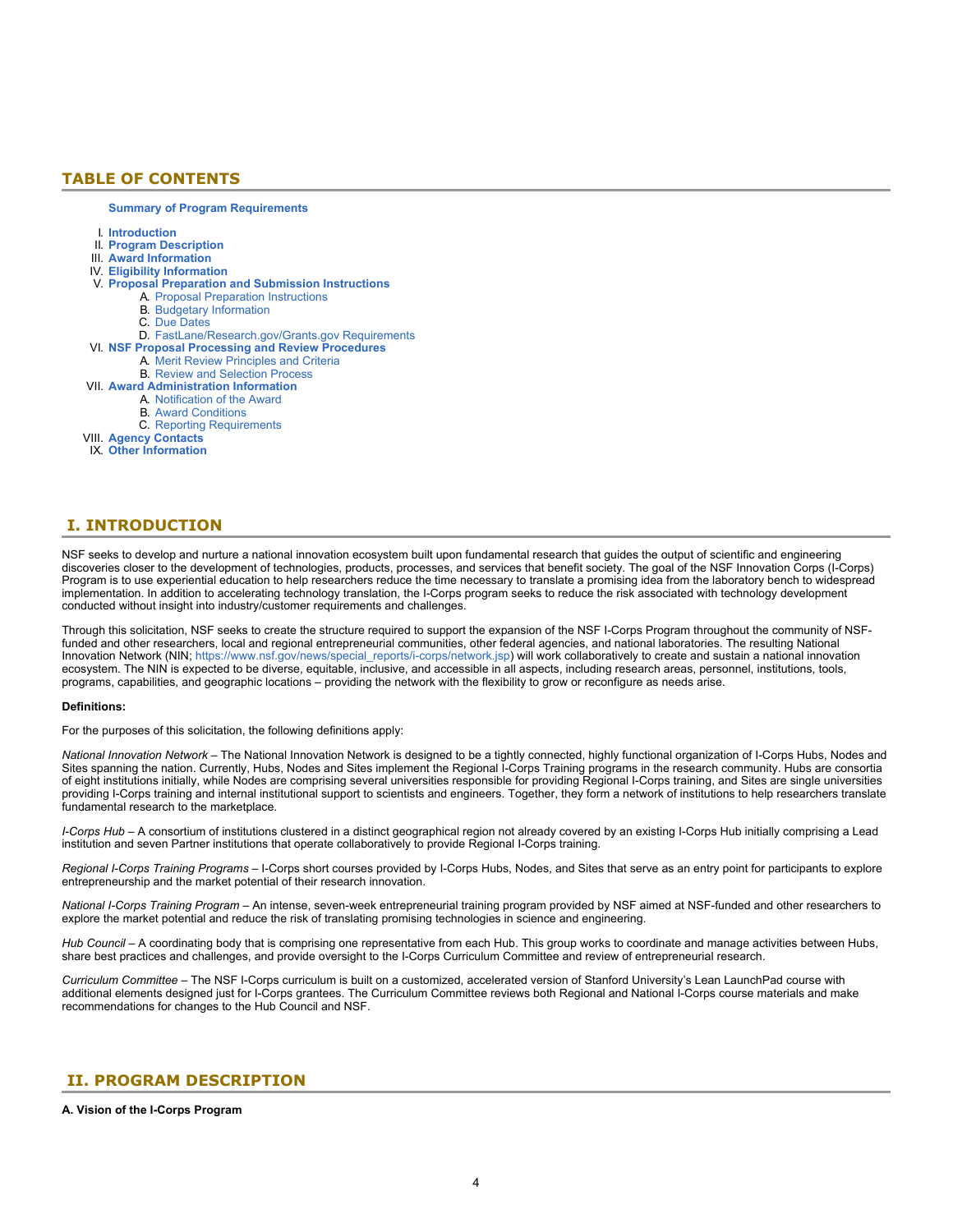The I-Corps Program serves the nation by enabling the transformation of invention to impact based on an approach of integrating scientific inquiry and industrial discovery in an inclusive, data-driven culture driven by rigor, relevance, and evidence. The I-Corps program is implemented in the research community by a network of Hubs, with each Hub characterized by institutions actively pursuing the following strategic goals:

- 1. *Technology Translation*. The Hub provides operational infrastructure and entrepreneurial training to assist researchers at academic institutions in translating discoveries into technologies with near- and long-term benefits for the economy and society.
- 2. *Entrepreneurial Training and Workforce Development*. The Hub standardizes and delivers an abridged version of the I-Corps entrepreneurial training program and recommends teams to the national I-Corps training program. The I-Corps program teaches a process to identify valuable solutions and product opportunities that can emerge from academic research and offers entrepreneurship training to participants through a targeted curriculum. The result is a STEM workforce that has the leadership skills to be competitive globally.
- 3. *Economic Impact*. The Hubs and the I-Corps program prepare scientists and engineers to extend their focus beyond the laboratory to increase the economic and societal impact of NSF-funded and other basic research projects. The I-Corps program seeks to increase the economic competitiveness of the United States and enhance partnerships between academia and industry to commercialize cutting-edge technologies.
- 4. *Collaboration and Inclusion*. Hubs are collaborative environments combining institutional strengths of the members within distinct geographic boundaries to create synergies and significantly impact the nation's innovation capacity. Supporting participation of individuals and institutions traditionally underrepresented in deep technology development, translation, and entrepreneurship is integrated into every aspect of the I-Corps program. Importantly, Hubs model a culture in which all members are valued, contribute, and gain mutual benefit from participating.

## **B. NSF I-Corps Hubs**

To implement the I-Corps vision, NSF seeks to bring together multiple Institutions of Higher Education (IHEs, as defined in Section IV) within a distinct geographical region to collaborate and deliver a standardized curriculum that teaches a process to explore the commercial potential of deep technologies to members of the scientific community (students, postdocs, faculty, and other researchers) and others in that region. This consortium of IHEs is called a *Hub*. Each Hub facilitates interactions with stakeholders in the entrepreneurial and innovation ecosystem, creating a regional network of trusted partners (university leaders, faculty, industry leaders, mentors, advisors, investors, and others) working together to create and enhance the capacity for innovation within the region. Multiple Hubs, in turn, form the NIN (see Definitions above), along with current and former I-Corps Nodes and I-Corps Sites, a tightly connected, highly functional network spanning the entire nation.

I-Corps Hubs will serve as regional centers of excellence that achieve the strategic goals of the I-Corps program through the following objectives:

- 1. Recruiting participant teams for regional and national I-Corps training.
- 2. Providing regional [I-Corps training](https://www.nsf.gov/news/special_reports/i-corps/index.jsp) programs to participants.
- 3. Providing and training regional I-Corps instructors and mentors.
- 4. Providing instructors to national [I-Corps training](https://www.nsf.gov/news/special_reports/i-corps/index.jsp) programs.
- 5. Collecting information on regional teams for program evaluation and assessment.
- 6. Contributing to the work of the Hubs Council (see Definitions) and meetings of the NIN.
- Participating in the I-Corps Curriculum Committee.
- 8. Recruiting new partner institutions to expand the Hub.
- 9. Broadening participation by increasing Diversity, Equity, Inclusion, and Accessibility (DEIA) in all Hub activities.
- 10. Conducting research in entrepreneurship particularly as it relates to translational ventures and broadening participation.

New I-Corps Hubs awards made under this solicitation are expected to serve regions of the country that are not already served by [existing I-Corps Hubs](https://www.nsf.gov/news/special_reports/announcements/082521.jsp).

## **B.1. Components of a Hub**

## Each Hub has two types of institutions:

*NSF I-Corps Hub Lead* **("Lead"):** The Hub Lead, a U.S.-based IHE (see Eligibility Information in Section IV), effectively coordinates the multiple activities and functions of the Hub. As the NSF awardee, the Lead institution is identified as the Hub headquarters and is responsible for the financial and reporting obligations of the Hub award. To qualify as a Lead, a minimum of two members from the Lead institution must participate in the Hub, one of whom must be in a senior academic administrative role **at the level of Dean or higher** and be listed as PI on the Hub proposal. The second member of the team should be a faculty member who plays a key role in connecting faculty members to the I-Corps community and also serves as Faculty Lead.

The primary responsibilities of the Lead institution are:

- Coordinate Hub Partner activities and meetings
- Coordinate regional I-Corps training programs in the Hub
- Coordinate I-Corps instructor and mentor training programs in the Hub
- Collect and compile data and metrics for Hub reporting
- Participate in Hub Activities including recruiting teams for regional and national training, and providing instructors and mentors for regional and national I-Corps training programs
- Manage the curriculum for regional I-Corps training  $\bullet$
- Implement best practices to broaden participation in I-Corps
- Share data, metrics, and best practices, including Broadening Participation results
- Coordinate recruiting, submission of NPI supplemental funding requests, and onboarding and integration of New Partner Institutions

*NSF I-Corps Hub Partner* **("Partner"):** In addition to the Lead, each Hub has at least seven Partners, which must be U.S.-based IHEs (see Eligibility Information). To qualify as a Partner, a minimum of two members from the Partner institution must participate in the Hub, one of whom must be in a senior **academic administrator at the level of Dean or higher** and be listed as Senior Personnel on the Hub proposal, and the other individual is a faculty member who plays a key role in connecting faculty members to the I-Corps community and serves as a Partner Faculty Lead.

The specific roles and responsibilities of each Partner are determined by the Hub and described in the proposal. The primary responsibilities of Partner Institutions including NPIs are:

- Contribute to the activities of the Hub to achieve the Hub's expected outcomes
- Participate in Hub activities including recruiting teams for regional and national training, and providing instructors and mentors for regional and national I-Corps training programs
	- Implement best practices to broaden participation in I-Corps
	- Collect and compile data and metrics for reporting through the Lead.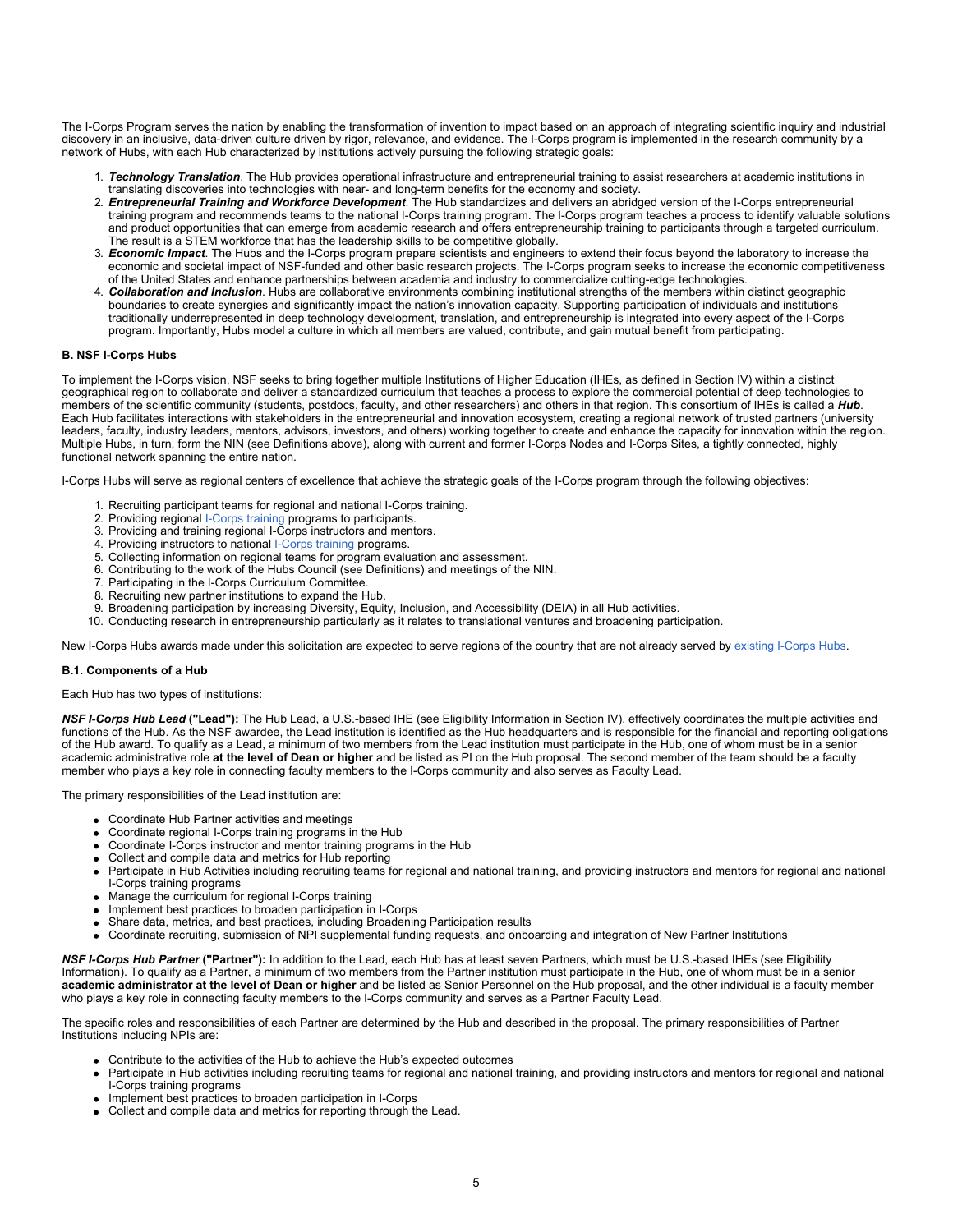Share data, metrics, and best practices, including Broadening Participation results, with Lead and other Partner Institutions

The Hubs are intended to be flexible in the ability of participating institutions to evolve in their program roles.

#### **B.2. Activities of the Hubs**

NSF I-Corps Hubs (comprising Lead and Partners) achieve their objectives through five principal activities:

*Activity 1: Team expansion:* Recruit individuals and teams (faculty, students, post-docs, and other researchers) to expand participation of researchers in regional and national I-Corps training. The participants may be located at Hub institutions or other institutions of higher education in the geographic region that are not members of the Hub. Participants may be researchers affiliated with NSF research awards, as well as other researchers that have not been supported by NSF but may have received funding from other sources including other federal agencies or may be researchers in national laboratories.

*Activity 2: I-Corps training:* Deliver regional I-Corps training at the Lead and Partner institutions (or virtually) and provide instructors and mentors for national I-Corps training cohorts. This will require Hubs to recruit and train regional I-Corps instructors and to recruit and identify industry mentors to work with I-Corps teams. In addition, the Hub is expected to offer I-Corps training opportunities to participants from non-Hub institutions and also offer training at institutions in their geographic region that are not members of the Hub.

Activity 3: Institutional expansion of the Hub: Recruit, onboard, and integrate New Partner Institutions. The Hub should plan to add at least one New Partner Institution annually starting in year 1, depending on the availability of supplemental funding for new partners. Funding for New Partner Institutions will be provided through the NPI Supplement (see section II.C. on supplemental funding).

Activity 4: Evaluation: Hubs will collect and compile data annually for inclusion in NSF's biannual AICA Report to Congress. The goal is to aid evaluation of the impact of the I-Corps program.

*Activity 5: Entrepreneurial research:* Entrepreneurial research is to be aimed at advanced scholarship on topics related to national support of technology transfer, entrepreneurship, entrepreneurial ecosystems, and best practices particularly as they relate to translational ventures.

Activity 6: Broadening Participation: Hubs are expected to develop and implement plans to broaden participation in I-Corps regionally to reflect the principles of Diversity, Equity, Inclusion, and Accessibility in their activities and to ensure that all sectors of society have the opportunity to participate in and contribute to the translation of promising technologies. These plans should expand efforts toward Diversity, Equity, Inclusion, and Accessibility of groups that have been historically underrepresented and represent the full diversity of institution types across the geographical region in all Hub activities.

## **B.3. Coordination of the Hubs**

The coordination of the Hubs will be managed by a Hubs Council. Each Hub will be required to appoint a delegate to represent their Hub on the Council. The responsibilities of the Hubs Council will be to:

- Hold quarterly meetings of the Hubs Council to share best practices including practices that broaden participation, challenges, and future areas of improvement.
- Hold annual joint meetings of the Hubs and other members (current and former I-Corps Nodes and Sites) of the NIN.
- Facilitate collaboration among Hubs and across the NIN.
- Define responsibilities and activities of the Curriculum Committee and disseminate curriculum in coordination with NSF to ensure standardization.
- Identify and coordinate a research review committee to provide critical review of proposed entrepreneurial research under Activity 5 for each Hub.

#### **B.4. Activities Not Responsive to the Solicitation**

The activities of the Hub and the Project Description must be focused on the I-Corps program. Other activities such as entrepreneurship training that are outside of the I-Corps program (e.g., forming a business, financial accounting, raising capital, etc.) and holding events for community startups should not be included in this proposal. However, other entrepreneurship support may be included in the Description of Hub members of the Project Description (section V.A. of this document).

# **B.5. Oversight of the Hub**

**Strategic Plan -** The Hub will be required to provide a Strategic Plan in the proposal that describes how the activities of the Hub will be integrated to achieve the vision, goals, and objectives. The Plan should include a description of the Hub management and governance and the high-level strategies and tactics that will be employed for each of the Activities as well as the strategic role of the Lead and Partner institutions in achieving these goals and objectives. The Plan also should provide the high-level expected progress of the Hub's efforts across the 5 years of support including a roadmap with annual major milestones and success metrics for each Activity. If selected for award, the Hub will be asked to revise/update the Strategic Plan and submit to NSF for review and approval within 30 days of the start date of the Hub award.

**Annual Reporting -** For all multi-year grants (including both standard and continuing grants), the Principal Investigator must submit an Annual Project Report to the cognizant Program Officer no later than 30 days prior to the end of the current budget period. (Some programs or awards require submission of more frequent project reports). No later than 120 days following expiration of a grant, the PI also is required to submit a Final Project Report, and a Project Outcomes Report for the general public.

In addition, to provide oversight, the NSF Program Director and a site visit team may visit the Hub at least once each year either virtually or in-person during the course of the award. Visits may include observing regional training or other events provided by the Hub.

**AICA Reporting -** In addition to, and separate from, the Annual Reporting requirement, NSF requires each Hub to collect and compile data annually as required by the AICA to aid evaluation of the impact of the I-Corps program as required in Activity 4. This Report will track the progress of teams that have participated in Regional I-Corps training (but not Hub teams that have participated in National I-Corps training). Teams that participate in the National I-Corps Program will be tracked by NSF. NSF will provide survey questions and instructions to be followed for regional reporting at the time the award is made.

#### **C. Hub Supplements for New Partner Institutions (NPIs)**

NPIs are institutions of higher education that seek to join an existing Hub as a new Partner. A NPI may be a current or former I-Corps Node or Site, or they may be entirely new to the I-Corps program. NPIs are expected to collaborate with a Hub and demonstrate that the proposed activities of the NPI are coordinated with the Hub's objectives, expected outcomes, and outlined activities (See *NSF I-Corps Hub Partner* in Section II.B.1. above). Each Hub may add NPIs annually beginning in year 1, depending on the availability of funds, by submitting a supplemental funding request.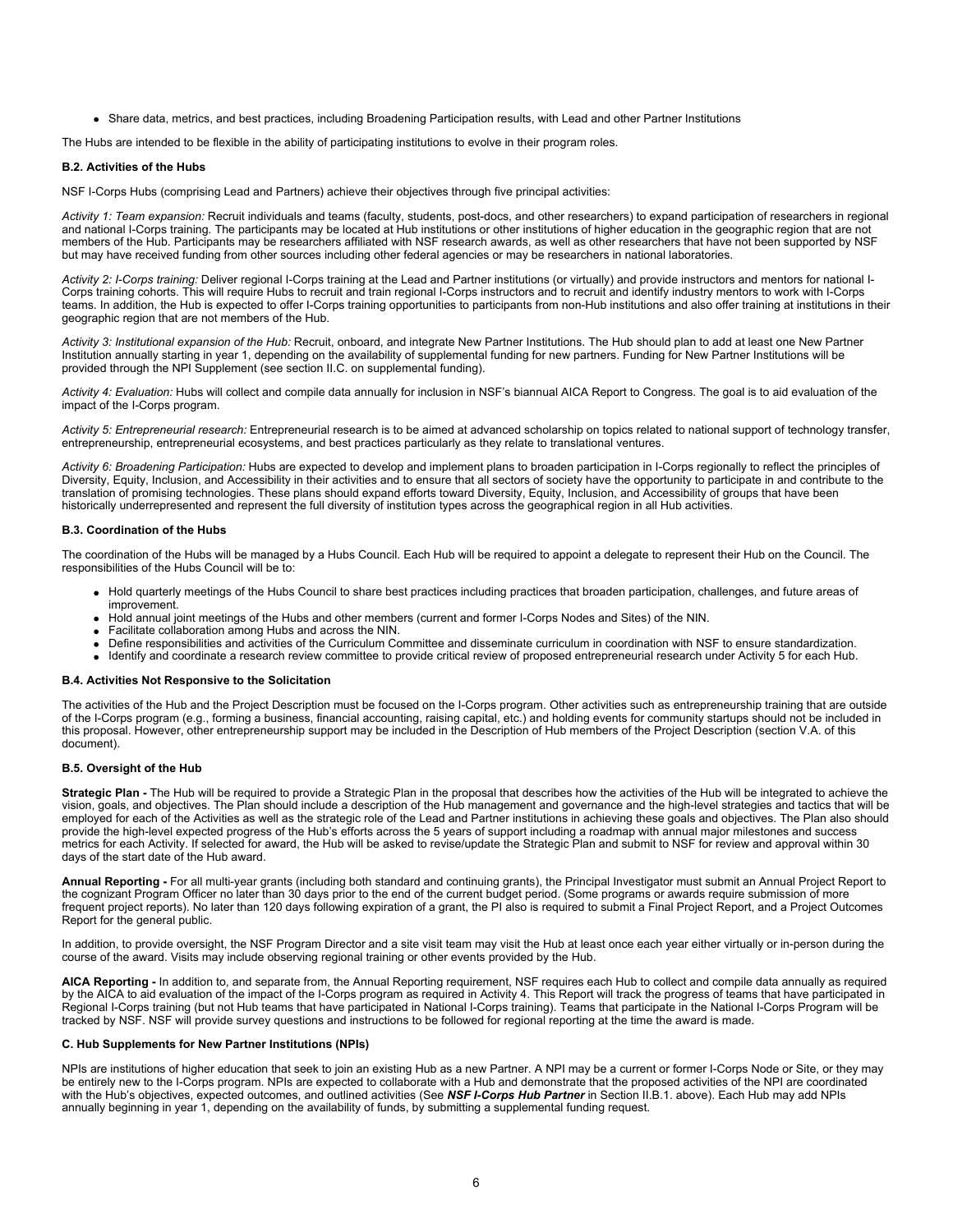NPIs must be U.S.-based IHEs (see Eligibility Information). To qualify as an NPI, a minimum of two faculty members from the Partner institution must participate in the Hub, one of whom must be in a senior **academic administrator at the level of Dean or higher** and be listed as Senior Personnel on the supplemental funding request, and the other of whom plays a key role in connecting faculty members to the I-Corps community and serves as a Partner Faculty Lead. Prior to submitting a supplemental funding request, proposers should contact their cognizant NSF Program Officer.

# <span id="page-6-0"></span>**III. AWARD INFORMATION**

**Anticipated Type of Award:** Cooperative Agreement

**Estimated Number of Awards:** 3 to 4

Up to 4 I-Corps Hubs will be awarded under this solicitation.

**Anticipated Funding Amount:** \$45,000,000 to \$60,000,000

NSF I-Corps Hub awardees will be supported at a level of up to \$3,000,000 per year for up to five years. All funds are awarded to the Lead institution; Partner institutions receive funding as subawardees.

Estimated program budget, number of awards and average award size/duration are subject to the availability of funds.

**PLEASE NOTE:** NSF I-Corps Hub proposals must be submitted by a single Lead institution, with Partners listed as subawardees in the budget. *Separately submitted collaborative proposals submitted in response to this solicitation will be returned without review.*

# <span id="page-6-1"></span>**IV. ELIGIBILITY INFORMATION**

#### **Who May Submit Proposals:**

Proposals may only be submitted by the following:

• Institutions of Higher Education (IHEs) - Two- and four-year IHEs (including community colleges) accredited in, and having a campus located in the US, acting on behalf of their faculty members. Special Instructions for International Branch Campuses of US IHEs: If the proposal includes funding to be provided to an international branch campus of a US institution of higher education (including through use of subawards and consultant arrangements), the proposer must explain the benefit(s) to the project of performance at the international branch campus, and justify why the project activities cannot be performed at the US campus.

#### **Who May Serve as PI:**

The PI must be in a senior academic administrative role, at the level of Dean or higher, at the Lead (defined in Section II: Program Description) institution.

Each Partner (defined in Section II: Program Description) institution must identify a senior academic administrator at the level of Dean or higher to be included as Senior Personnel.

## **Limit on Number of Proposals per Organization:** 1

Organizations only may be a participant (Lead or Partner) in one proposal per deadline identified in this solicitation.

New Partner Institutions may only be named in one such supplemental funding request per deadline.

#### **Limit on Number of Proposals per PI or co-PI:** 1

An Individual may be PI, co-PI, or Senior Personnel of only one NSF I-Corps Hub proposal per deadline identified in this solicitation.

#### **Additional Eligibility Info:**

Multi-institution NSF I-Corps Hub proposals must be submitted by a single Lead institution, with Partners listed as subawardees in the budget. The institutional eligibility requirements apply to the Lead and Partner institutions of the Hub.

# <span id="page-6-2"></span>**V. PROPOSAL PREPARATION AND SUBMISSION INSTRUCTIONS**

# **A. Proposal Preparation Instructions**

**Full Proposal Preparation Instructions**: Proposers may opt to submit proposals in response to this Program Solicitation via FastLane, Research.gov, or Grants.gov.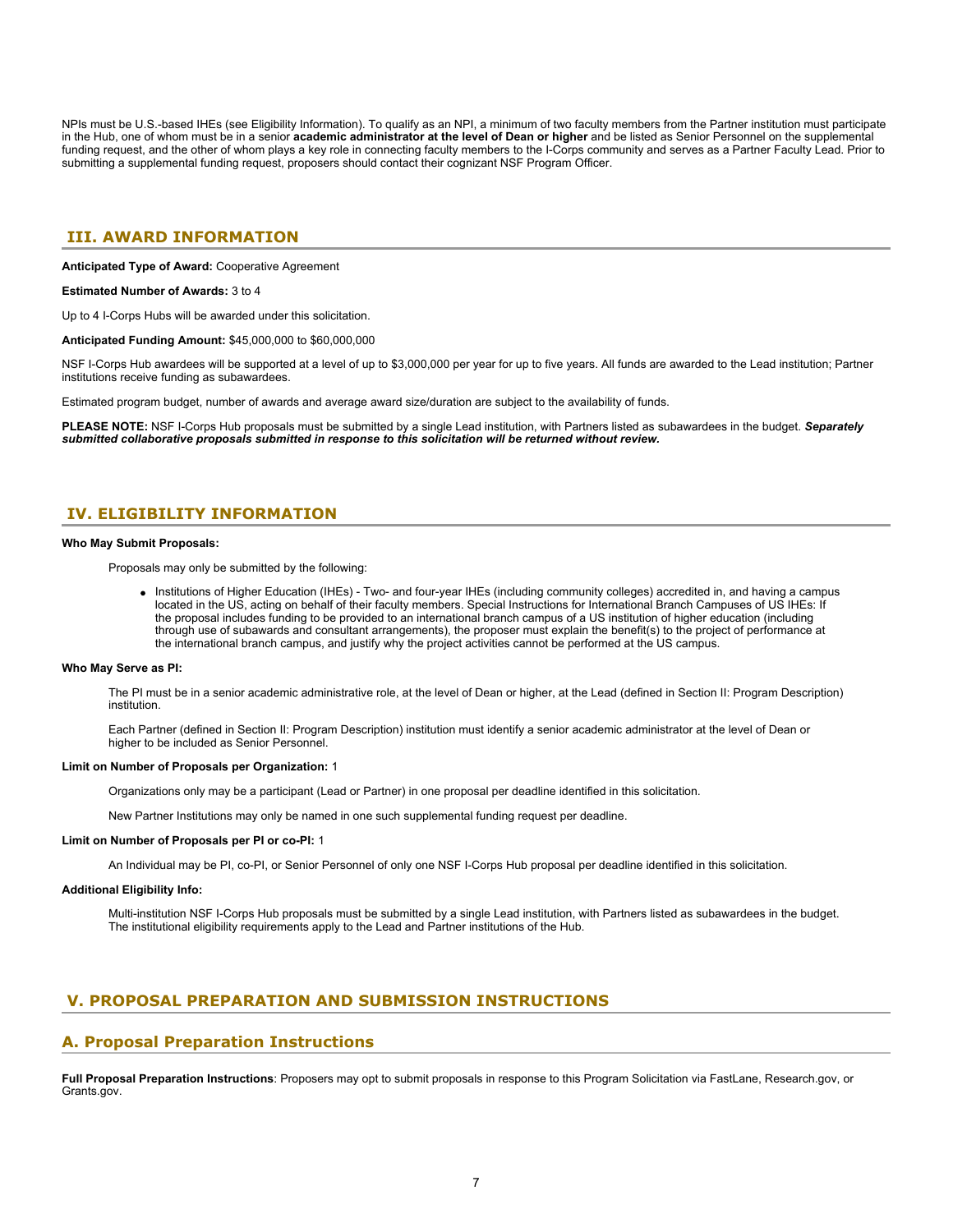Full proposals submitted via FastLane: Proposals submitted in response to this program solicitation should be prepared and submitted in accordance with the general guidelines contained in the *NSF Proposal & Award Policies & Procedures Guide* (PAPPG). The complete text of the PAPPG is available electronically on the NSF website at: [https://www.nsf.gov/publications/pub\\_summ.jsp?ods\\_key=pappg](https://www.nsf.gov/publications/pub_summ.jsp?ods_key=pappg). Paper copies of the PAPPG may be obtained from the NSF Publications Clearinghouse, telephone (703) 292-8134 or by e-mail from [nsfpubs@nsf.gov](mailto:nsfpubs@nsf.gov). Proposers are reminded to identify this program solicitation number in the program solicitation block on the NSF Cover Sheet For Proposal to the National Science Foundation. Compliance with this requirement is critical to determining the relevant proposal processing guidelines. Failure to submit this information may delay processing.

- Full Proposals submitted via Research.gov: Proposals submitted in response to this program solicitation should be prepared and submitted in accordance with the general guidelines contained in the *NSF Proposal and Award Policies and Procedures Guide* (PAPPG). The complete text of the PAPPG is available electronically on the NSF website at: [https://www.nsf.gov/publications/pub\\_summ.jsp?ods\\_key=pappg](https://www.nsf.gov/publications/pub_summ.jsp?ods_key=pappg). Paper copies of the PAPPG may be obtained from the NSF Publications Clearinghouse, telephone (703) 292-8134 or by e-mail from [nsfpubs@nsf.gov.](mailto:nsfpubs@nsf.gov) The Prepare New Proposal setup will prompt you for the program solicitation number.
- Full proposals submitted via Grants.gov: Proposals submitted in response to this program solicitation via Grants.gov should be prepared and submitted in accordance with the *NSF Grants.gov Application Guide: A Guide for the Preparation and Submission of NSF Applications via Grants.gov*. The complete text of the *NSF Grants.gov Application Guide* is available on the Grants.gov website and on the NSF website at: [\(https://www.nsf.gov/publications/pub\\_summ.jsp?ods\\_key=grantsgovguide](https://www.nsf.gov/publications/pub_summ.jsp?ods_key=grantsgovguide)). To obtain copies of the Application Guide and Application Forms Package, click on the Apply tab on the Grants.gov site, then click on the Apply Step 1: Download a Grant Application Package and Application Instructions link and enter the funding opportunity number, (the program solicitation number without the NSF prefix) and press the Download Package button. Paper copies of the Grants.gov Application Guide also may be obtained from the NSF Publications Clearinghouse, telephone (703) 292-8134 or by e-mail from [nsfpubs@nsf.gov](mailto:nsfpubs@nsf.gov).

See PAPPG Chapter II.C.2 for guidance on the required sections of a full research proposal submitted to NSF. Please note that the proposal preparation instructions provided in this program solicitation may deviate from the PAPPG instructions.

## **1. Proposal for an I-Corps Hub**

In addition to the requirements specified in the NSF PAPPG, a NSF I-Corps Hub proposal consists of the following required elements:

## **Cover Sheet:**

The title should include, as a prefix, the name NSF I-Corps Hub (Track 1 or 2): followed by an indication of the geographic region addressed by the Hub, for example: "NSF I-Corps Hub (Track 1): Central Region."

## **Project Summary (one-page limit):**

The Project Summary consists of an overview, a statement on the intellectual merit of the proposed activity, and a statement on the broader impacts of the proposed activity. The proposal must contain a summary of the proposed activity suitable for publication, not more than one page in length. It should not be an abstract of the proposal, but rather a self-contained description of the institutions that form the Hub, distinguishing features of the Hub, highlights of key activities, and the activity and potential outcomes that would result if the proposal were funded. The Summary should be written in the third person and include a statement of objectives and methods to be employed. It should be informative to other persons working in the same or related fields and, insofar as possible, understandable to a scientifically or technically literate lay reader.

### **Project Description (may not exceed 20 pages):**

The project description must include the following sections in the order specified. The bullet points in each section are suggestions for the information to be discussed and are provided as a guide. Please note that the instructions for this section of the proposal supplements the guidance in the PAPPG.

# **a) Vision for the Hub (one page)**

- i. The proposed vision for the Hub must be provided, with a discussion of the anticipated regional and national societal and economic impact.
- ii. Provide a description of the region.
- iii. iii. Make the case for why the proposed Hub members have been selected to achieve the anticipated impact. Articulate the synergistic value of the proposed Hub compared with achievements expected if institutions were not connected through the Hub.

## **b) Description of Hub members (seven pages)**

- i. Describe each Hub member including the Lead institution and the seven Partner institutions.
- ii. Table of Hub members The description must start with a table that includes: 1) Name of the institution, 2) name of the Lead PI (and Hub Director, if different from the Lead PI) and Partner PIs, and 3) Faculty Leads, and 4) other committed senior personnel.
- iii. Describe the strengths, contribution, and responsibilities of the Lead and each of the Partner institutions.

#### **c) Strategic Plan (1-2 pages)**

The Strategic Plan should describe how the Hub will achieve the vision, goals, and objectives of the proposal. The Plan should include a description of the Hub governance and the high-level strategies and tactics within each of the Activities that will be described in more detail in later sections as well as the strategic roles of the Lead and Partner institutions in achieving these goals. The Plan also should provide the high-level expected progress of the Hub's efforts across the 5 years of support including a roadmap with annual major milestones and success metrics for each Activity. If selected for award, the Hub will be asked to revise/update the Strategic Plan and submit to NSF for review and approval within 30 days of the start date of the Hub award.

## **d) Hub Leadership Team and Hub Management Plan (1-2 pages)**

*Leadership Team:* Leadership and operational roles are required and must be indicated clearly in the Project Description, Budget, and Budget Justification. Individuals must be named at the time of the submission of the proposal and any changes must be approved by NSF. Unnamed placeholders will not be accepted for the following roles, except for the Hub Coordinator.

- Hub Director (HD): An experienced faculty or staff member at the Lead institution with an affiliation to the Lead's innovation activities, responsible for strategic management and Hub operations, including data collection, communications, reporting, etc. Proposers are encouraged to select individuals with prior commercialization experience as Hub Director.
- Lead and Partner Faculty Leads: The Lead and Partner institutions each must identify a single faculty member to serve as the Faculty Lead (FL) responsible for faculty engagement at their institution. Faculty Leads with prior commercialization experience and affiliation with the institution's innovation activities are strongly encouraged. These FLs should be indicated as Senior Personnel in the budget. At the Lead institution, the individual serving as Hub Director also may serve as the FL, but this is not required.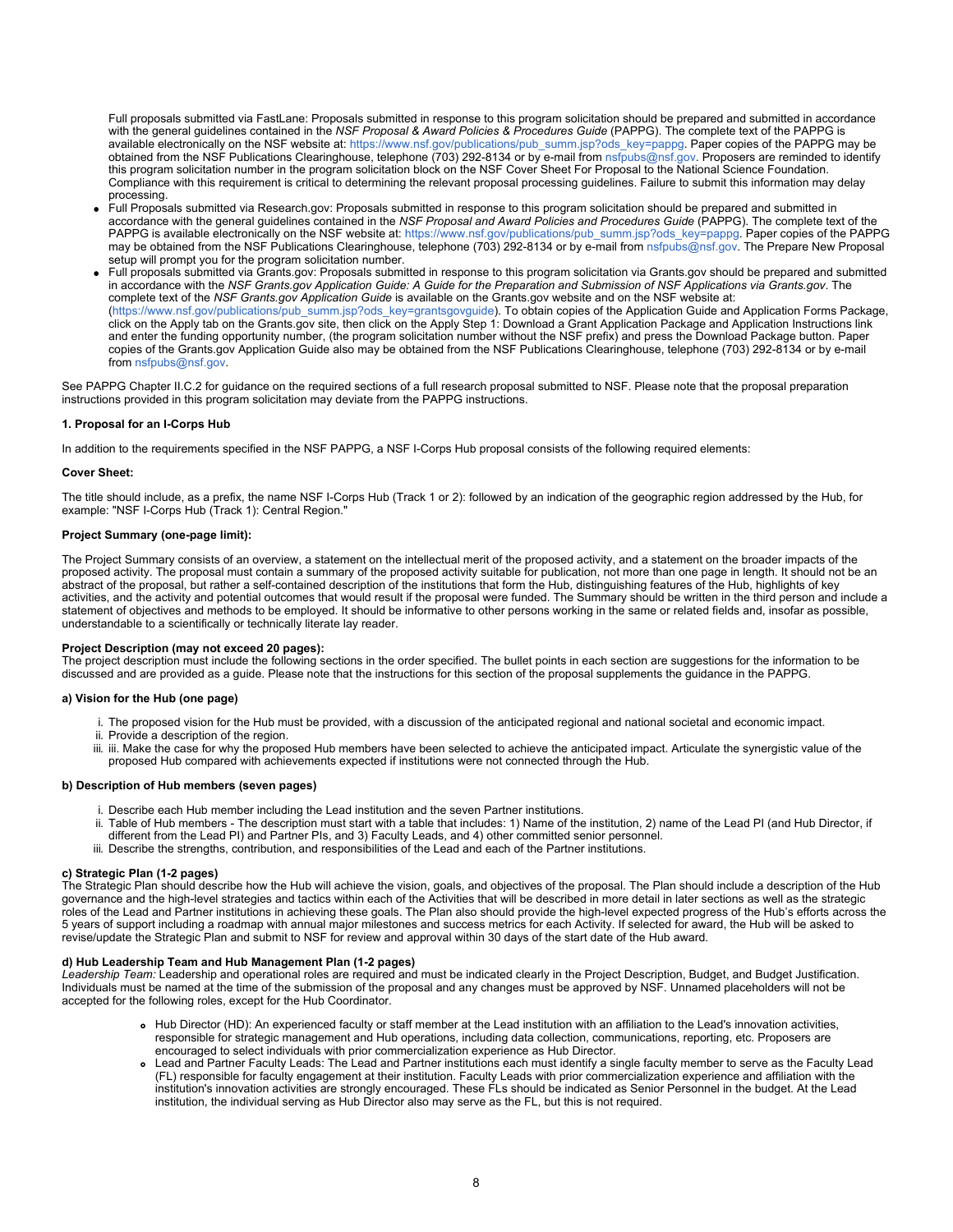Lead Instructor (LI): An instructor experienced in teaching lean startup methodology and customer discovery principles must be named to recruit, staff, and vet potential instructors for regional and national I-Corps training. The individual serving as Hub Director also may serve as the Lead Instructor, but this is not required.

Hub Coordinator (HC): A coordinator should be identified to manage regional training programs and team recruiting logistics across the Hub.  $\bullet$ (Note that National I-Corps training is managed by NSF and should not be included in the Hub proposal budget.)

*Hub Management Plan:* The proposal should describe the proposed management and governance of the Hub. Responsibilities and processes such as oversight, strategic planning, and decision-making should be considered.

## **e) Description of Plans for Required Activities (6 pages)**

*Activity 1: Team expansion:* Recruit individuals and teams (faculty, students, post-docs, and other researchers) to expand participation of researchers in regional and national I-Corps training. The participants should be in the geographic region, either at Hub institutions or institutions that are not members of the Hub. Participants may be researchers affiliated with NSF research awards, as well as other researchers that have not been supported by NSF but may have received funding from other sources including other federal agencies or may be researchers in national laboratories. In addition, the Hub is expected to offer I-Corps training opportunities to participants at institutions in their geographic region that are not members the Hub.

Recruiting process. Describe proposed outreach programs to identify and vet qualified teams for regional and national cohorts. Include estimates of the number of participants and annual capacity and describe the processes to ensure the success of achieving the projected numbers of recruited teams. Discuss creative ideas for recruiting new teams and align recruitment plans with the Hub's broadening participation plan. Each Hub is expected to generate at least 25 teams per year for the national I-Corps program.

*Activity 2: I-Corps training:* Deliver regional I-Corps training at the Lead and Partner institutions and provide instructors for national I-Corps training cohorts. This will require Hub programs to recruit and train regional I-Corps instructors and to recruit and identify industry mentors to work with teams.

- Provide an estimate of the number of regional training cohorts planned and their locations.
- Describe the regional and national instructional team.
- Describe the process for recruiting mentors.

Activity 3: Institutional expansion of the Hub: Recruit, onboard, and integrate New Partner Institutions. The Hub should plan to add one New Partner Institution annually starting in year 1 depending on the availability of New Partner Institution funding. Funding for New Partner Institutions will be provided through supplemental funding (see Hub Supplements for New Partner Institutions (NPIs) section below).

*Activity 4: Evaluation of Hubs:* Collect and compile data to aid evaluation of the impact of the I-Corps program.

Evaluation Lead. Identify an Evaluation Lead. This could be an internal evaluator included in Senior Personnel or an external evaluator. Tracking of regional teams. Describe plans and process for tracking participants in your regional training programs. The requirements for tracking and reporting regional data with respect to the information collected for the American Innovation and Competitiveness Act will be provided when awards are issued.

*Activity 5: Entrepreneurial research:* Entrepreneurial research is to be aimed at advanced scholarship on topics related to national support of technology transfer, entrepreneurship, entrepreneurial ecosystems, and best practices particularly as they relate to translational ventures. Describe the following:

- **Research Lead**. Identify a Research Lead. The Research Lead must be a faculty member at the Lead or a Partner institution of the Hub and must be identified as Senior Personnel. The Hub Director or another FL may serve as the Research Lead, but this is not required. Discuss the engagement of the Research Lead with the Hub Leadership Team.
- **Entrepreneurial Scholarship**. Discuss in general terms research planned on entrepreneurial ecosystems and the potential for impact on policy and practice at the national level, particularly on technology transfer and commercialization and broadening participation. A detailed research plan will be requested after the award is made and reviewed by the Hubs Council (see Coordination of the Hubs section) to provide oversight and coordination of Hubs research activities.

Activity 6: Broadening Participation: Hubs are expected to develop and implement plans to broaden participation in I-Corps regionally to address Diversity, Equity, Inclusion, and Accessibility and to ensure that all sectors of society have the opportunity to participate in and contribute to the translation of promising technologies. These plans should expand efforts toward Diversity, Equity, Inclusion, and Accessibility of groups that have been historically underrepresented and represent the full diversity of institution types across the geographical region in all NSF I-Corps activities. Broadening Participation Plans should include:

- Context and Objectives: Describe the broadening participation challenges and opportunities present within the geographic region of the proposed Hub that the Hub intends to address and articulate the objectives.
- Intended Population(s): Identify the demographics of the community the Broadening Participation Plan seeks to engage. Populations may include, but are not limited to I-Corps participants, instructors, mentors, institutions of higher education, and other I-Corps stakeholders.
- Strategy: Outline the plan for each activity with specific intended outcomes and identify roles for the Hub Lead and Partners.
- Preparation: Describe any intended preparation/training activities to implement proposed work.
- Measurement: Describe plans for the measurement of outcomes for the proposed broadening participation activities.
- Hub institutions are encouraged to align Hub broadening participation activities with their institutions' efforts and resources to support a  $\bullet$ campus climate of inclusion.

## **f) Results from Prior NSF Support (2 pages)**

*For Track 1:* For the Lead and each Partner Institution that has been a recipient of either an I-Corps Node or Site award from NSF, describe prior experience, achievements, and results as they relate to the Objectives of the proposed Hub and the proposed Activities (Activities 1-6).

*For Track 2:* For the Lead and each Partner Institution describe prior relevant experience and achievements as they relate to the Objectives of the proposed Hub and the proposed Activities (Activities 1-5).

## **Biographical Sketches**

A biographical sketch for each team member (two pages maximum per team member) must be provided, highlighting technical expertise and relevant track record, and prepared in accordance with the requirements specified in the PAPPG. Academic resumes longer than two pages are not appropriate. Biographical sketches are required for: PIs, co-PIs, and Senior Personnel (regardless of the level of support to be provided through this award); Lead and Partner Faculty Leads; Hub Director, Lead Instructor, and Research Lead.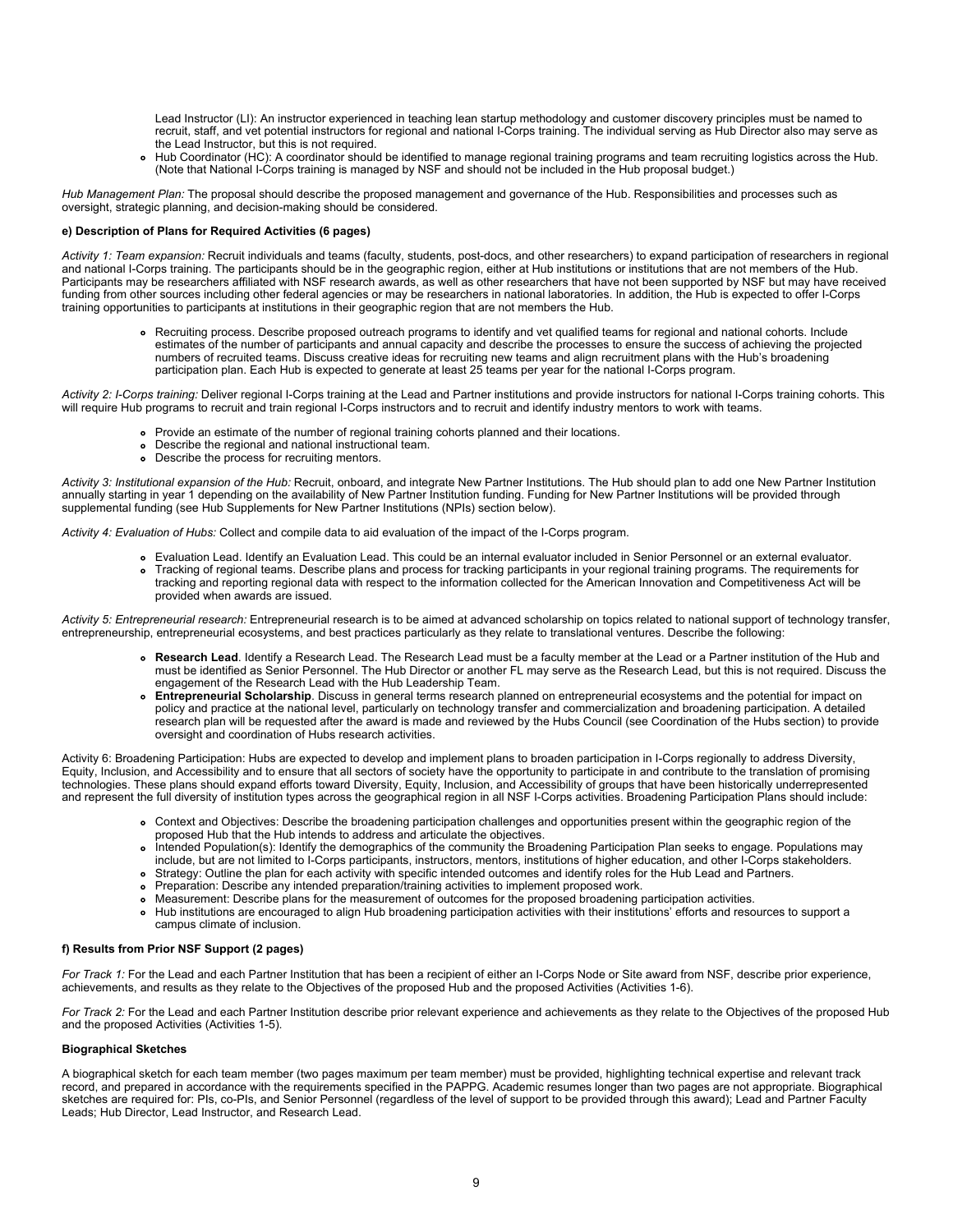## **Proposal Budget and Subaward Budgets:**

NSF I-Corps Hub awardees will be supported at a level of up to \$3,000,000 per year for up to five years.

All funds are awarded to the Lead institution; partner institutions receive funding as subawardees. The minimum subaward request for a Partner institution is \$150,000 per year.

Include a summary table that shows the estimated budget for each of the Activities for the Lead, each Partner institution, and total for each year of the Budget.

Include funding to attend at least two in-person meetings (assuming no travel restrictions) including an annual NIN meeting to be held in the Washington, DC area, and an annual Hub meeting in your region.

#### **Current and Pending Support**

The proposal should provide information regarding all research to which the PI and co-PI(s) and other senior personnel either have committed or have planned to commit time and prepared in accordance with the requirements specified in the PAPPG.

# **Facilities, Equipment, Other Resources**

Discuss requirements for and the availability of equipment, instrumentation, and facilities required for the proposed project.

#### **Supplementary Documents:**

Supplementary Documents should include the following:

#### **a) Data Management Plan**

In accordance with the guidance in the PAPPG, proposals must include a Data Management Plan of no more than two pages (in the Data Management Plan section in Research.gov or as a Supplementary Document in FastLane and Grants.gov). Discuss capabilities and experience tracking teams into and through Hub programs, as well as beyond to subsequent commercial activity. Data should be collected to satisfy the reporting requirements.

### **b) Memoranda of Understanding**

The Lead Institution should provide an executed Memorandum of Understanding (MOU) with each Partner institution. Each MOU should demonstrate alignment with the overall NSF I-Corps Program vision and the specific mission of the Hub. The MOU should communicate a commitment to I-Corps from senior administration, provide overviews of each institution's strategic relationship within the Hub, and highlight important shared resources that will be made available within the Hub. The senior administrators should provide statements as to how the proposed Hub will align with the greater strategic directions of their respective institutions.

#### **c) Postdoctoral Mentoring Plan**

A Mentoring Plan is required for postdoctoral scholars included in the budget (included in the Postdoctoral Mentoring Plan section in Research.gov or as a Supplementary Document in FastLane and Grants.gov).

#### **2. Hub Supplements for New Partner Institutions (NPIs)**

The PI should discuss the proposed supplemental funding request with the cognizant program officer for the award before submission of the proposal.

NSF Hub NPI Supplements will be supported at a level of up to \$200,000 per year for the duration of the Hub award. NPIs should include funding to attend at least two in-person meetings (assuming no travel restrictions) including an annual NIN meeting to be held in the Washington, DC area, and an annual Hub meeting in your region.

The supplemental funding request must be prepared and submitted in Fastlane in accordance with the guidelines found in the PAPPG. When preparing the request, in the section entitled "Summary of Proposed Work," state that this is a request for an I-Corps Hub Supplement. In the section entitled "Justification for Supplement," include the information for the Project Description outlined below under the subheading "Requests for Hub Supplements for New Partner Institutions (NPIs)"; limit your response to seven pages.

#### **Project Description (may not exceed 7 pages):**

The project description must include the following sections in the order specified. The points in each section are suggestions for the information to be discussed and are provided as a guide. Please note that the instructions for this section of the proposal deviate from, and take precedence over, the guidance in the PAPPG.

#### **a) Selection of New Partner Institution (one page)**

- A description of the selection process for the NPI must be provided, with a discussion of the anticipated regional and national societal and economic impact.
- Make the case for why the proposed new Hub member has been selected to achieve the anticipated impact.

## **b) Description of New Partner Institution (1 page)**

- Describe the strengths, contribution, and responsibilities of the New Partner Institution.
- Provide a table of Hub members that includes each institution (including the NPI) and their Hub responsibilities

#### **c) New Partner Institution Contribution to the Hub Leadership Team (1-2 pages)**

- Contribution to Leadership Team. Leadership and operational roles are required and must be indicated clearly in the Project Description, Budget, and Budget Justification. Individuals must be named at the time of the submission of the proposal and any changes must be approved by NSF.
- New Partner Faculty Lead: The New Partner Institutions must identify a single faculty member to serve as the Faculty Lead (FL) responsible for faculty engagement at their institution. A Faculty Lead with prior commercialization experience and affiliation with the institution's innovation activities is strongly encouraged. The FL should be indicated as Senior Personnel in the budget.

## **d) Incorporation of New Partner Institution into Hub Management Plan:**

The proposal should describe how the New Partner Institution will be included in the management and governance of the Hub. Responsibilities such as oversight, strategic planning, and decision-making should be considered.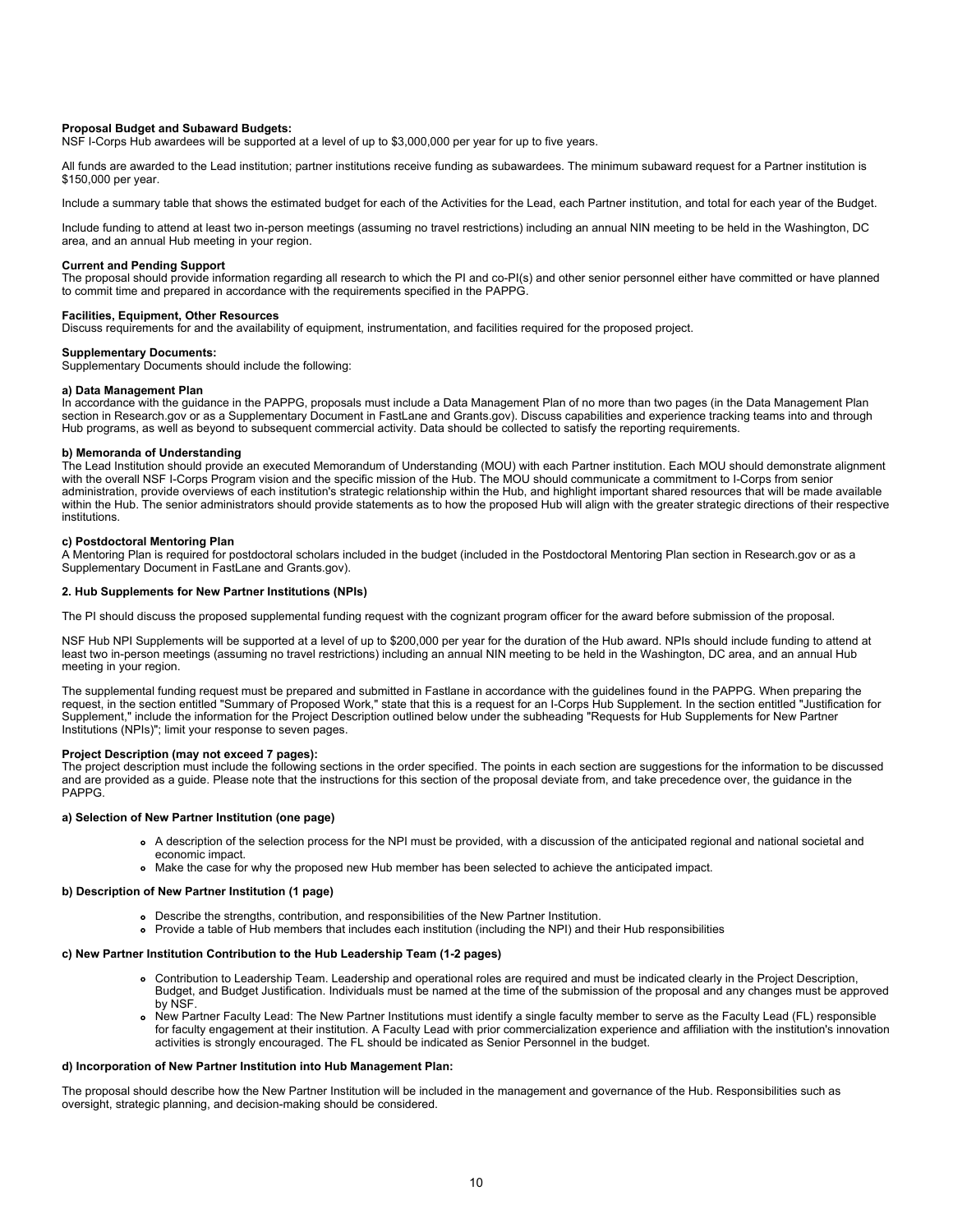### **e) Description of Plans for Contributing to Hub Activities (1-2 pages)**

- Describe the proposed responsibilities of the NPI as it relates to the activities of the Hub (See Hub Activities 1-6 in Section II. Project Description above).
- Include a summary table that shows the estimated budget for each of the six Activities for the New Partner Institution for each year of the Budget.

#### **f) On-boarding plans for New Partner Institution**

The proposal should include a plan to on-board and integrate the NPI into the Hub. It should include a timeline for the NPI to assume responsibility for the activities outlined in the supplemental funding request and include measures of success that are appropriate for the new member of the Hub. On-boarding plans should take the NPI's prior experience with I-Corps into consideration. NPIs new to I-Corps may need additional on-boarding guidance and mentorship.

## **g) Results from Prior NSF Support (1-2 pages)**

- For an NPI that has been a recipient of either an I-Corps Node or Site award from NSF, describe prior experience, achievements, and results as they relate to the Objectives of the proposed Hub and the proposed Activities (Activities 1-6).
- For an NPI that does not have a prior I-Corps Node or Site award, describe prior relevant experience and achievements as they relate to the Objectives of the proposed Hub and the proposed Activities (Activities 1-6).

# <span id="page-10-0"></span>**B. Budgetary Information**

# **Cost Sharing:**

Inclusion of voluntary committed cost sharing is prohibited.

# **Other Budgetary Limitations:**

Other budgetary limitations apply. Please see Section V.A of this solicitation for further information.

# <span id="page-10-1"></span>**C. Due Dates**

**Full Proposal Deadline(s)** (due by 5 p.m. submitter's local time):

### May 11, 2022

I-Corps Hub awards (Track 1 and 2) and New Partner Institution Supplements

# <span id="page-10-2"></span>**D. FastLane/Research.gov/Grants.gov Requirements**

#### **For Proposals Submitted Via FastLane or Research.gov:**

To prepare and submit a proposal via FastLane, see detailed technical instructions available at: <https://www.fastlane.nsf.gov/a1/newstan.htm>. To prepare and submit a proposal via Research.gov, see detailed technical instructions available at: [https://www.research.gov/research](https://www.research.gov/research-portal/appmanager/base/desktop?_nfpb=true&_pageLabel=research_node_display&_nodePath=/researchGov/Service/Desktop/ProposalPreparationandSubmission.html)[portal/appmanager/base/desktop?](https://www.research.gov/research-portal/appmanager/base/desktop?_nfpb=true&_pageLabel=research_node_display&_nodePath=/researchGov/Service/Desktop/ProposalPreparationandSubmission.html)

[\\_nfpb=true&\\_pageLabel=research\\_node\\_display&\\_nodePath=/researchGov/Service/Desktop/ProposalPreparationandSubmission.html](https://www.research.gov/research-portal/appmanager/base/desktop?_nfpb=true&_pageLabel=research_node_display&_nodePath=/researchGov/Service/Desktop/ProposalPreparationandSubmission.html). For FastLane or Research.gov user support, call the FastLane and Research.gov Help Desk at 1-800-673-6188 or e-mail [fastlane@nsf.gov](mailto:fastlane@nsf.gov) or [rgov@nsf.gov](mailto:rgov@nsf.gov). The FastLane and Research.gov Help Desk answers general technical questions related to the use of the FastLane and Research.gov systems. Specific questions related to this program solicitation should be referred to the NSF program staff contact(s) listed in Section VIII of this funding opportunity.

## **For Proposals Submitted Via Grants.gov:**

Before using Grants.gov for the first time, each organization must register to create an institutional profile. Once registered, the applicant's organization can then apply for any federal grant on the Grants.gov website. Comprehensive information about using Grants.gov is available on the Grants.gov Applicant Resources webpage:<https://www.grants.gov/web/grants/applicants.html>. In addition, the NSF Grants.gov Application Guide (see link in Section V.A) provides instructions regarding the technical preparation of proposals via Grants.gov. For Grants.gov user support, contact the Grants.gov Contact Center at 1-800-518-4726 or by email: [support@grants.gov.](mailto:support@grants.gov) The Grants.gov Contact Center answers general technical questions related to the use of Grants.gov. Specific questions related to this program solicitation should be referred to the NSF program staff contact(s) listed in Section VIII of this solicitation.

*Submitting the Proposal:* Once all documents have been completed, the Authorized Organizational Representative (AOR) must submit the application to Grants.gov and verify the desired funding opportunity and agency to which the application is submitted. The AOR must then sign and submit the application to Grants.gov. The completed application will be transferred to the NSF FastLane system for further processing.

Proposers that submitted via FastLane or Research.gov may use Research.gov to verify the status of their submission to NSF. For proposers that submitted via Grants.gov, until an application has been received and validated by NSF, the Authorized Organizational Representative may check the status of an application on Grants.gov. After proposers have received an e-mail notification from NSF, Research.gov should be used to check the status of an application.

# <span id="page-10-3"></span> **VI. NSF PROPOSAL PROCESSING AND REVIEW PROCEDURES**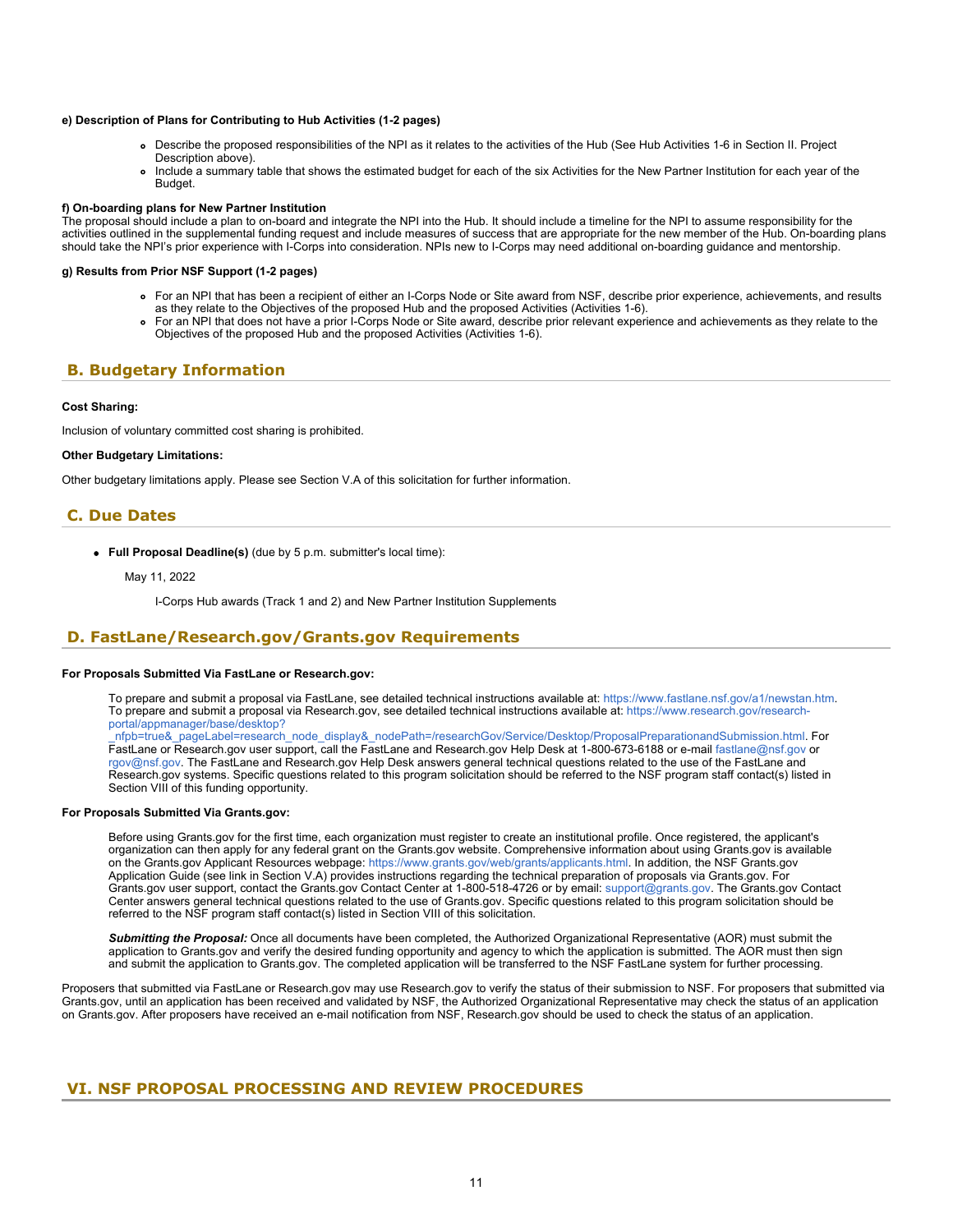Proposals received by NSF are assigned to the appropriate NSF program for acknowledgement and, if they meet NSF requirements, for review. All proposals are carefully reviewed by a scientist, engineer, or educator serving as an NSF Program Officer, and usually by three to ten other persons outside NSF either as *ad hoc* reviewers, panelists, or both, who are experts in the particular fields represented by the proposal. These reviewers are selected by Program Officers charged with oversight of the review process. Proposers are invited to suggest names of persons they believe are especially well qualified to review the proposal and/or persons they would prefer not review the proposal. These suggestions may serve as one source in the reviewer selection process at the Program Officer's discretion. Submission of such names, however, is optional. Care is taken to ensure that reviewers have no conflicts of interest with the proposal. In addition, Program Officers may obtain comments from site visits before recommending final action on proposals. Senior NSF staff further review recommendations for awards. A flowchart that depicts the entire NSF proposal and award process (and associated timeline) is included in PAPPG Exhibit III-1.

A comprehensive description of the Foundation's merit review process is available on the NSF website at: [https://www.nsf.gov/bfa/dias/policy/merit\\_review/](https://www.nsf.gov/bfa/dias/policy/merit_review/).

Proposers should also be aware of core strategies that are essential to the fulfillment of NSF's mission, as articulated in *[Building the Future: Investing in](https://www.nsf.gov/publications/pub_summ.jsp?ods_key=nsf18045) [Discovery and Innovation - NSF Strategic Plan for Fiscal Years \(FY\) 2018 – 2022](https://www.nsf.gov/publications/pub_summ.jsp?ods_key=nsf18045)*. These strategies are integrated in the program planning and implementation process, of which proposal review is one part. NSF's mission is particularly well-implemented through the integration of research and education and broadening participation in NSF programs, projects, and activities.

One of the strategic objectives in support of NSF's mission is to foster integration of research and education through the programs, projects, and activities it supports at academic and research institutions. These institutions must recruit, train, and prepare a diverse STEM workforce to advance the frontiers of science and participate in the U.S. technology-based economy. NSF's contribution to the national innovation ecosystem is to provide cutting-edge research under the guidance of the Nation's most creative scientists and engineers. NSF also supports development of a strong science, technology, engineering, and mathematics (STEM) workforce by investing in building the knowledge that informs improvements in STEM teaching and learning.

NSF's mission calls for the broadening of opportunities and expanding participation of groups, institutions, and geographic regions that are underrepresented in STEM disciplines, which is essential to the health and vitality of science and engineering. NSF is committed to this principle of diversity and deems it central to the programs, projects, and activities it considers and supports.

# <span id="page-11-0"></span>**A. Merit Review Principles and Criteria**

The National Science Foundation strives to invest in a robust and diverse portfolio of projects that creates new knowledge and enables breakthroughs in understanding across all areas of science and engineering research and education. To identify which projects to support, NSF relies on a merit review process that incorporates consideration of both the technical aspects of a proposed project and its potential to contribute more broadly to advancing NSF's mission "to promote the progress of science; to advance the national health, prosperity, and welfare; to secure the national defense; and for other purposes." NSF makes every effort to conduct a fair, competitive, transparent merit review process for the selection of projects.

## **1. Merit Review Principles**

These principles are to be given due diligence by PIs and organizations when preparing proposals and managing projects, by reviewers when reading and evaluating proposals, and by NSF program staff when determining whether or not to recommend proposals for funding and while overseeing awards. Given that NSF is the primary federal agency charged with nurturing and supporting excellence in basic research and education, the following three principles apply:

- All NSF projects should be of the highest quality and have the potential to advance, if not transform, the frontiers of knowledge.
- NSF projects, in the aggregate, should contribute more broadly to achieving societal goals. These "Broader Impacts" may be accomplished through the research itself, through activities that are directly related to specific research projects, or through activities that are supported by, but are complementary to, the project. The project activities may be based on previously established and/or innovative methods and approaches, but in either case must be well justified.
- Meaningful assessment and evaluation of NSF funded projects should be based on appropriate metrics, keeping in mind the likely correlation between the effect of broader impacts and the resources provided to implement projects. If the size of the activity is limited, evaluation of that activity in isolation is not likely to be meaningful. Thus, assessing the effectiveness of these activities may best be done at a higher, more aggregated, level than the individual project.

With respect to the third principle, even if assessment of Broader Impacts outcomes for particular projects is done at an aggregated level, PIs are expected to be accountable for carrying out the activities described in the funded project. Thus, individual projects should include clearly stated goals, specific descriptions of the activities that the PI intends to do, and a plan in place to document the outputs of those activities.

These three merit review principles provide the basis for the merit review criteria, as well as a context within which the users of the criteria can better understand their intent.

## **2. Merit Review Criteria**

All NSF proposals are evaluated through use of the two National Science Board approved merit review criteria. In some instances, however, NSF will employ additional criteria as required to highlight the specific objectives of certain programs and activities.

The two merit review criteria are listed below. **Both** criteria are to be given **full consideration** during the review and decision-making processes; each criterion is necessary but neither, by itself, is sufficient. Therefore, proposers must fully address both criteria. (PAPPG Chapter II.C.2.d(i). contains additional information for use by proposers in development of the Project Description section of the proposal). Reviewers are strongly encouraged to review the criteria, including PAPPG Chapter II.C.2.d(i), prior to the review of a proposal.

When evaluating NSF proposals, reviewers will be asked to consider what the proposers want to do, why they want to do it, how they plan to do it, how they will know if they succeed, and what benefits could accrue if the project is successful. These issues apply both to the technical aspects of the proposal and the way in which the project may make broader contributions. To that end, reviewers will be asked to evaluate all proposals against two criteria:

- **Intellectual Merit:** The Intellectual Merit criterion encompasses the potential to advance knowledge; and
- **Broader Impacts:** The Broader Impacts criterion encompasses the potential to benefit society and contribute to the achievement of specific, desired societal outcomes.

The following elements should be considered in the review for both criteria:

1. What is the potential for the proposed activity to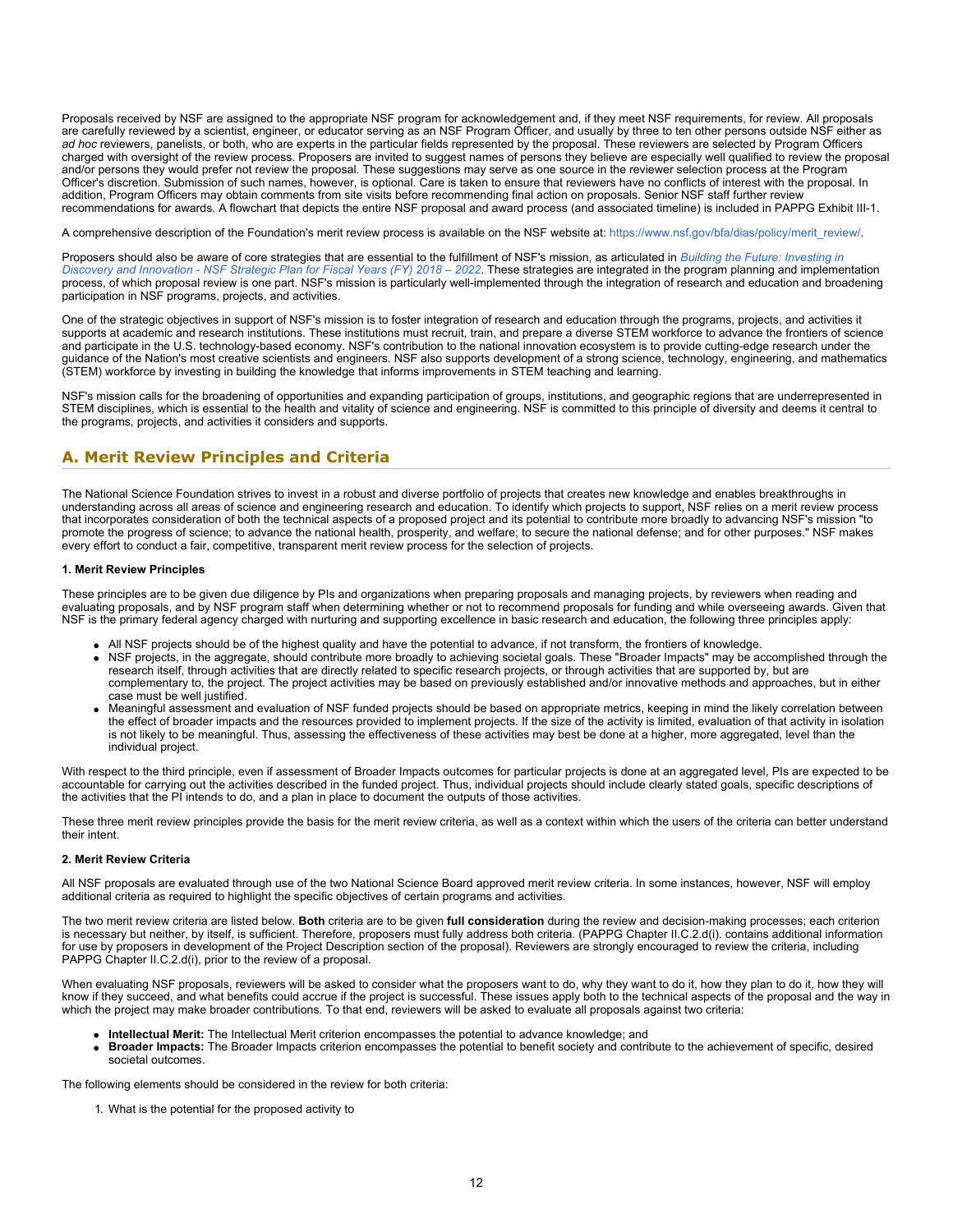- a. Advance knowledge and understanding within its own field or across different fields (Intellectual Merit); and
- b. Benefit society or advance desired societal outcomes (Broader Impacts)?
- 2. To what extent do the proposed activities suggest and explore creative, original, or potentially transformative concepts?
- 3. Is the plan for carrying out the proposed activities well-reasoned, well-organized, and based on a sound rationale? Does the plan incorporate a mechanism to assess success?
- 4. How well qualified is the individual, team, or organization to conduct the proposed activities?
- 5. Are there adequate resources available to the PI (either at the home organization or through collaborations) to carry out the proposed activities?

Broader impacts may be accomplished through the research itself, through the activities that are directly related to specific research projects, or through activities that are supported by, but are complementary to, the project. NSF values the advancement of scientific knowledge and activities that contribute to achievement of societally relevant outcomes. Such outcomes include, but are not limited to: full participation of women, persons with disabilities, and other underrepresented groups in science, technology, engineering, and mathematics (STEM); improved STEM education and educator development at any level; increased public scientific literacy and public engagement with science and technology; improved well-being of individuals in society; development of a diverse, globally competitive STEM workforce; increased partnerships between academia, industry, and others; improved national security; increased economic competitiveness of the United States; and enhanced infrastructure for research and education.

Proposers are reminded that reviewers will also be asked to review the Data Management Plan and the Postdoctoral Researcher Mentoring Plan, as appropriate.

#### **Additional Solicitation Specific Review Criteria**

In addition to the standard review criteria, these additional specific review criteria will be evaluated:

- A demonstrated command of the [currently deployed I-Corps curriculum](https://www.nsf.gov/news/special_reports/i-corps/resources.jsp).
- Appropriate mixture of geographically distributed personnel and institutions that provide diverse and complementary capabilities to support current and anticipated needs for fostering innovation across a broad spectrum of science and engineering domains.
- A robust plan for the promotion of diversity, equity, inclusion, and accessibility among students, faculty, staff, management, training, selection, and outreach activities.
- Methods for assessment and metrics of Hub/network performance and impacts.
- Planning processes to accommodate emerging areas and future growth, including the requirement of adding at least one New Partner Institution annually.

# <span id="page-12-0"></span>**B. Review and Selection Process**

Proposals submitted in response to this program solicitation will be reviewed by Ad hoc Review and/or Panel Review, or Reverse Site Review.

A subset of full proposals may be invited for an optional reverse site visit.

Supplemental funding requests submitted in response to this program solicitation will be reviewed by Ad hoc Review and/or Panel Review.

Reviewers will be asked to evaluate proposals using two National Science Board approved merit review criteria and, if applicable, additional program specific criteria. A summary rating and accompanying narrative will generally be completed and submitted by each reviewer and/or panel. The Program Officer assigned to manage the proposal's review will consider the advice of reviewers and will formulate a recommendation.

After scientific, technical and programmatic review and consideration of appropriate factors, the NSF Program Officer recommends to the cognizant Division Director whether the proposal should be declined or recommended for award. NSF strives to be able to tell applicants whether their proposals have been declined or recommended for funding within six months. Large or particularly complex proposals or proposals from new awardees may require additional review and processing time. The time interval begins on the deadline or target date, or receipt date, whichever is later. The interval ends when the Division Director acts upon the Program Officer's recommendation.

After programmatic approval has been obtained, the proposals recommended for funding will be forwarded to the Division of Grants and Agreements for review of business, financial, and policy implications. After an administrative review has occurred, Grants and Agreements Officers perform the processing and issuance of a grant or other agreement. Proposers are cautioned that only a Grants and Agreements Officer may make commitments, obligations or awards on behalf of NSF or authorize the expenditure of funds. No commitment on the part of NSF should be inferred from technical or budgetary discussions with a NSF Program Officer. A Principal Investigator or organization that makes financial or personnel commitments in the absence of a grant or cooperative agreement signed by the NSF Grants and Agreements Officer does so at their own risk.

Once an award or declination decision has been made, Principal Investigators are provided feedback about their proposals. In all cases, reviews are treated as confidential documents. Verbatim copies of reviews, excluding the names of the reviewers or any reviewer-identifying information, are sent to the Principal Investigator/Project Director by the Program Officer. In addition, the proposer will receive an explanation of the decision to award or decline funding.

# <span id="page-12-1"></span>**VII. AWARD ADMINISTRATION INFORMATION**

# <span id="page-12-2"></span>**A. Notification of the Award**

Notification of the award is made to *the submitting organization* by a Grants Officer in the Division of Grants and Agreements. Organizations whose proposals are declined will be advised as promptly as possible by the cognizant NSF Program administering the program. Verbatim copies of reviews, not including the identity of the reviewer, will be provided automatically to the Principal Investigator. (See Section VI.B. for additional information on the review process.)

# <span id="page-12-3"></span>**B. Award Conditions**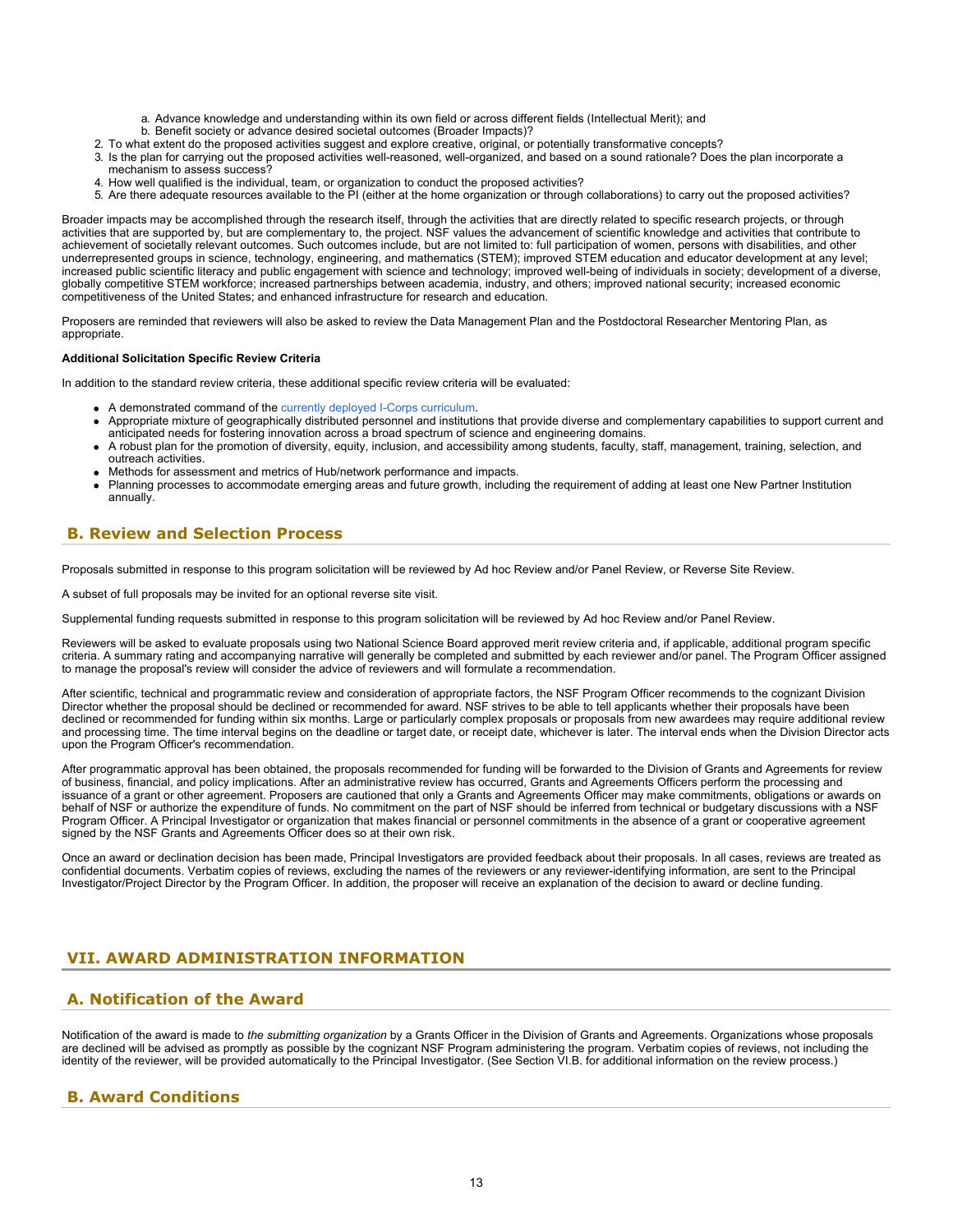An NSF award consists of: (1) the award notice, which includes any special provisions applicable to the award and any numbered amendments thereto; (2) the budget, which indicates the amounts, by categories of expense, on which NSF has based its support (or otherwise communicates any specific approvals or disapprovals of proposed expenditures); (3) the proposal referenced in the award notice; (4) the applicable award conditions, such as Grant General Conditions (GC-1)\*; or Research Terms and Conditions\* and (5) any announcement or other NSF issuance that may be incorporated by reference in the award notice. Cooperative agreements also are administered in accordance with NSF Cooperative Agreement Financial and Administrative Terms and Conditions (CA-FATC) and the applicable Programmatic Terms and Conditions. NSF awards are electronically signed by an NSF Grants and Agreements Officer and transmitted electronically to the organization via e-mail.

\*These documents may be accessed electronically on NSF's Website at [https://www.nsf.gov/awards/managing/award\\_conditions.jsp?org=NSF](https://www.nsf.gov/awards/managing/award_conditions.jsp?org=NSF). Paper copies may be obtained from the NSF Publications Clearinghouse, telephone (703) 292-8134 or by e-mail from [nsfpubs@nsf.gov.](mailto:nsfpubs@nsf.gov)

More comprehensive information on NSF Award Conditions and other important information on the administration of NSF awards is contained in the NSF *Proposal & Award Policies & Procedures Guide* (PAPPG) Chapter VII, available electronically on the NSF Website at [https://www.nsf.gov/publications/pub\\_summ.jsp?ods\\_key=pappg.](https://www.nsf.gov/publications/pub_summ.jsp?ods_key=pappg)

### **Special Award Conditions:**

Release of funding will require the approval of the Strategic Plan, which is to be revised and submitted to NSF for approval within 30 days of the start date of the award.

In addition, to provide oversight, the NSF Program Director and a site visit team may visit the Hub a t least once each year, either virtually or in-person, during the course of the award. Visits may include observing regional training or other events provided by the Hub.

#### **Ensuring Adequate COVID-19 Safety Protocols**

a. This clause implements Section 3(b) of Executive Order 14042, Ensuring Adequate COVID Safety Protocols for Federal Contractors, dated September 9, 2021 (published in the Federal Register on September 14, 2021, 86 FR 50985). Note that the Department of Labor has included "cooperative agreements" within the definition of "contract-like instrument" in its rule referenced at Section 2(e) of this Executive Order, which provides:

For purposes of this order, the term "contract or contract-like instrument" shall have the meaning set forth in the Department of Labor's proposed rule, "Increasing the Minimum Wage for Federal Contractors, " 86 Fed. Reg. 38816, 38887 (July 22, 2021). If the Department of Labor issues a final rule relating to that proposed rule, that term shall have the meaning set forth in that final rule.

- b. The awardee must comply with all guidance, including guidance conveyed through Frequently Asked Questions, as amended during the performance of this award, for awardee workplace locations published by the Safer Federal Workforce Task Force (Task Force Guidance) at <https://www.saferfederalworkforce.gov/contractors/>
- c. *Subawards* . The awardee must include the substance of this clause, including this paragraph (c), in subawards at any tier that exceed the simplified acquisition threshold, as defined in Federal Acquisition Regulation 2.101 on the date of subaward, and are for services, including construction, performed in whole or in part within the United States or its outlying areas. That threshold is presently \$250,000.
- d. *Definition* . As used in this clause, *United States or its outlying areas* means:
	- 1. The fifty States;
		- 2. The District of Columbia;
		- 3. The commonwealths of Puerto Rico and the Northern Mariana Islands;
		- 4. The territories of American Samoa, Guam, and the United States Virgin Islands; and
	- 5. The minor outlying islands of Baker Island, Howland Island, Jarvis Island, Johnston Atoll, Kingman Reef, Midway Islands, Navassa Island, Palmyra Atoll, and Wake Atoll.
- e. The Foundation will take no action to enforce this article, where the place of performance identified in the award is in a U.S. state or outlying area subject to a court order prohibiting the application of requirements pursuant to the Executive Order (hereinafter, "Excluded State or Outlying Area". A current list of such Excluded States and Outlying Areas is maintained at<https://www.saferfederalworkforce.gov/contractors/>.

# <span id="page-13-0"></span>**C. Reporting Requirements**

For all multi-year grants (including both standard and continuing grants), the Principal Investigator must submit an annual project report to the cognizant Program Officer no later than 90 days prior to the end of the current budget period. (Some programs or awards require submission of more frequent project reports). No later than 120 days following expiration of a grant, the PI also is required to submit a final project report, and a project outcomes report for the general public.

Failure to provide the required annual or final project reports, or the project outcomes report, will delay NSF review and processing of any future funding increments as well as any pending proposals for all identified PIs and co-PIs on a given award. PIs should examine the formats of the required reports in advance to assure availability of required data.

PIs are required to use NSF's electronic project-reporting system, available through Research.gov, for preparation and submission of annual and final project reports. Such reports provide information on accomplishments, project participants (individual and organizational), publications, and other specific products and impacts of the project. Submission of the report via Research.gov constitutes certification by the PI that the contents of the report are accurate and complete. The project outcomes report also must be prepared and submitted using Research.gov. This report serves as a brief summary, prepared specifically for the public, of the nature and outcomes of the project. This report will be posted on the NSF website exactly as it is submitted by the PI.

More comprehensive information on NSF Reporting Requirements and other important information on the administration of NSF awards is contained in the *NSF Proposal & Award Policies & Procedures Guide* (PAPPG) Chapter VII, available electronically on the NSF Website at [https://www.nsf.gov/publications/pub\\_summ.jsp?ods\\_key=pappg.](https://www.nsf.gov/publications/pub_summ.jsp?ods_key=pappg)

#### **AICA Reporting**

In addition to and separate from the Annual Reporting requirement, NSF requires the Hub to collect and compile data annually as required by the AICA to aid evaluation of the impact of the I-Corps program as required in Activity 4. This Report will track the progress of teams that have participated in Regional I-Corps training (but not Hub teams that have participated in National I-Corps training). Teams that participate in the National I-Corps Program will be tracked by NSF. NSF will provide survey questions and instructions to be followed for regional reporting at the time the award is made.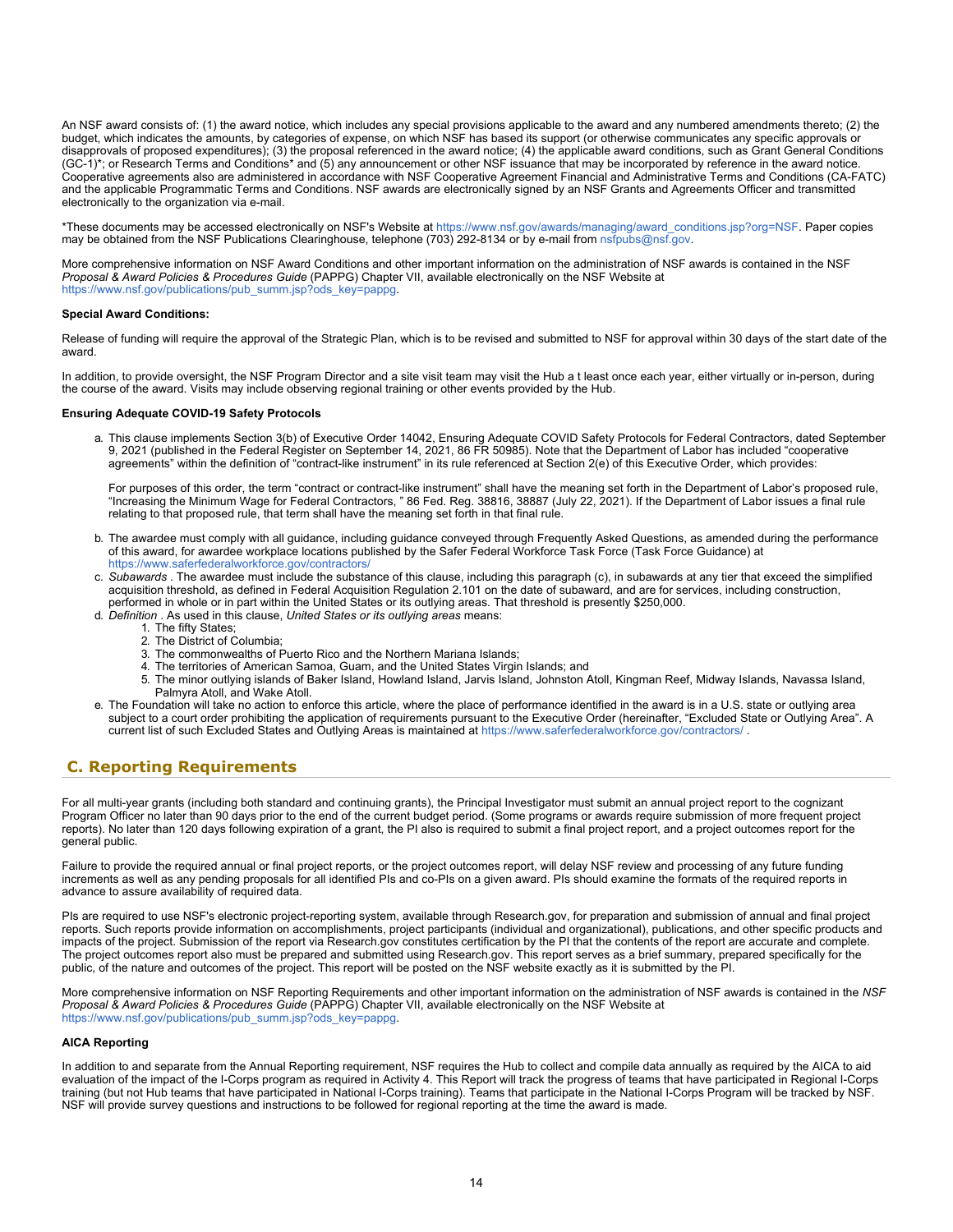This requirement is undergoing the Office of Management and Budget (OMB) information collection review and approval process and the clearance number will be included with the reporting requirements.

# <span id="page-14-0"></span>**VIII. AGENCY CONTACTS**

*Please note that the program contact information is current at the time of publishing. See program website for any updates to the points of contact.*

General inquiries regarding this program should be made to:

Ruth Shuman, Program Director, National Science Foundation, telephone: (703) 292-2160, email: [rshuman@nsf.gov](mailto:rshuman@nsf.gov)

For questions related to the use of FastLane or Research.gov, contact:

- FastLane and Research.gov Help Desk: 1-800-673-6188
- FastLane Help Desk e-mail: [fastlane@nsf.gov](mailto:fastlane@nsf.gov).
- **Research.gov Help Desk e-mail: [rgov@nsf.gov](mailto:rgov@nsf.gov)**

For questions relating to Grants.gov contact:

Grants.gov Contact Center: If the Authorized Organizational Representatives (AOR) has not received a confirmation message from Grants.gov within 48 hours of submission of application, please contact via telephone: 1-800-518-4726; e-mail: [support@grants.gov](mailto:support@grants.gov).

Ruth Shuman, Program Director, National Science Foundation, telephone: (703) 292-2160, email: [rshuman@nsf.gov](mailto:rshuman@nsf.gov)

Kerstin J. Mukerji, telephone: (703) 292-8050, email: [kmukerji@nsf.gov](mailto:kmukerji@nsf.gov)

# <span id="page-14-1"></span>**IX. OTHER INFORMATION**

The NSF website provides the most comprehensive source of information on NSF Directorates (including contact information), programs and funding opportunities. Use of this website by potential proposers is strongly encouraged. In addition, "NSF Update" is an information-delivery system designed to keep potential proposers and other interested parties apprised of new NSF funding opportunities and publications, important changes in proposal and award policies and procedures, and upcoming NSF [Grants Conferences](https://www.nsf.gov/bfa/dias/policy/outreach.jsp). Subscribers are informed through e-mail or the user's Web browser each time new publications are issued that match their identified interests. "NSF Update" also is available on [NSF's website](https://www.nsf.gov/cgi-bin/goodbye?https://public.govdelivery.com/accounts/USNSF/subscriber/new?topic_id=USNSF_179).

Grants.gov provides an additional electronic capability to search for Federal government-wide grant opportunities. NSF funding opportunities may be accessed via this mechanism. Further information on Grants.gov may be obtained at [https://www.grants.gov](https://www.grants.gov/).

# **ABOUT THE NATIONAL SCIENCE FOUNDATION**

The National Science Foundation (NSF) is an independent Federal agency created by the National Science Foundation Act of 1950, as amended (42 USC 1861-75). The Act states the purpose of the NSF is "to promote the progress of science; [and] to advance the national health, prosperity, and welfare by supporting research and education in all fields of science and engineering."

NSF funds research and education in most fields of science and engineering. It does this through grants and cooperative agreements to more than 2,000 colleges, universities, K-12 school systems, businesses, informal science organizations and other research organizations throughout the US. The Foundation accounts for about one-fourth of Federal support to academic institutions for basic research.

NSF receives approximately 55,000 proposals each year for research, education and training projects, of which approximately 11,000 are funded. In addition, the Foundation receives several thousand applications for graduate and postdoctoral fellowships. The agency operates no laboratories itself but does support National Research Centers, user facilities, certain oceanographic vessels and Arctic and Antarctic research stations. The Foundation also supports cooperative research between universities and industry, US participation in international scientific and engineering efforts, and educational activities at every academic level.

*Facilitation Awards for Scientists and Engineers with Disabilities* (FASED) provide funding for special assistance or equipment to enable persons with disabilities to work on NSF-supported projects. See the *NSF Proposal & Award Policies & Procedures Guide* Chapter II.E.6 for instructions regarding preparation of these types of proposals.

The National Science Foundation has Telephonic Device for the Deaf (TDD) and Federal Information Relay Service (FIRS) capabilities that enable individuals with hearing impairments to communicate with the Foundation about NSF programs, employment or general information. TDD may be accessed at (703) 292- 5090 and (800) 281-8749, FIRS at (800) 877-8339.

The National Science Foundation Information Center may be reached at (703) 292-5111.

The National Science Foundation promotes and advances scientific progress in the United States by competitively awarding grants and cooperative agreements for research and education in the sciences, mathematics, and engineering.

To get the latest information about program deadlines, to download copies of NSF publications, and to access abstracts of awards,